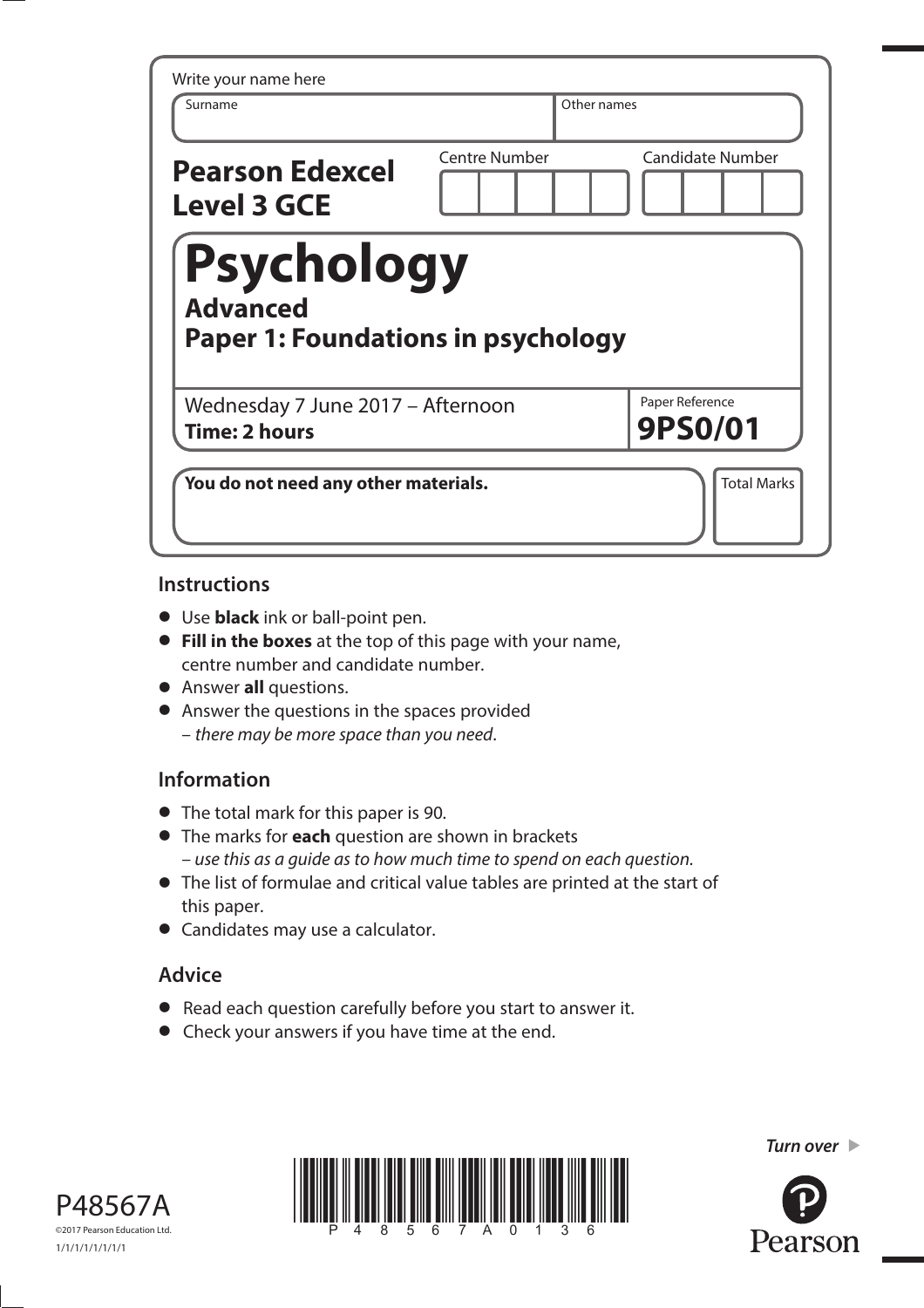### **FORMULAE AND CRITICAL VALUE TABLES**

# **Standard deviation (sample estimate)**

$$
\sqrt{\left(\frac{\sum (x-\bar{x})^2}{n-1}\right)}
$$

**Spearman's rank correlation coefficient**

$$
1 - \frac{6\sum d^2}{n(n^2 - 1)}
$$

### **Critical values for Spearman's rank**

|    |       | Level of significance for a one-tailed test |       |       |        |
|----|-------|---------------------------------------------|-------|-------|--------|
|    | 0.05  | 0.025                                       | 0.01  | 0.005 | 0.0025 |
|    |       | Level of significance for a two-tailed test |       |       |        |
| N  | 0.10  | 0.05                                        | 0.025 | 0.01  | 0.005  |
| 5  | 0.900 | 1.000                                       | 1.000 | 1.000 | 1.000  |
| 6  | 0.829 | 0.886                                       | 0.943 | 1.000 | 1.000  |
| 7  | 0.714 | 0.786                                       | 0.893 | 0.929 | 0.964  |
| 8  | 0.643 | 0.738                                       | 0.833 | 0.881 | 0.905  |
| 9  | 0.600 | 0.700                                       | 0.783 | 0.833 | 0.867  |
| 10 | 0.564 | 0.648                                       | 0.745 | 0.794 | 0.830  |
| 11 | 0.536 | 0.618                                       | 0.709 | 0.755 | 0.800  |
| 12 | 0.503 | 0.587                                       | 0.678 | 0.727 | 0.769  |
| 13 | 0.484 | 0.560                                       | 0.648 | 0.703 | 0.747  |
| 14 | 0.464 | 0.538                                       | 0.626 | 0.679 | 0.723  |
| 15 | 0.446 | 0.521                                       | 0.604 | 0.654 | 0.700  |
| 16 | 0.429 | 0.503                                       | 0.582 | 0.635 | 0.679  |
| 17 | 0.414 | 0.485                                       | 0.566 | 0.615 | 0.662  |
| 18 | 0.401 | 0.472                                       | 0.550 | 0.600 | 0.643  |
| 19 | 0.391 | 0.460                                       | 0.535 | 0.584 | 0.628  |
| 20 | 0.380 | 0.447                                       | 0.520 | 0.570 | 0.612  |
| 21 | 0.370 | 0.435                                       | 0.508 | 0.556 | 0.599  |
| 22 | 0.361 | 0.425                                       | 0.496 | 0.544 | 0.586  |
| 23 | 0.353 | 0.415                                       | 0.486 | 0.532 | 0.573  |
| 24 | 0.344 | 0.406                                       | 0.476 | 0.521 | 0.562  |
| 25 | 0.337 | 0.398                                       | 0.466 | 0.511 | 0.551  |
| 26 | 0.331 | 0.390                                       | 0.457 | 0.501 | 0.541  |
| 27 | 0.324 | 0.382                                       | 0.448 | 0.491 | 0.531  |
| 28 | 0.317 | 0.375                                       | 0.440 | 0.483 | 0.522  |
| 29 | 0.312 | 0.368                                       | 0.433 | 0.475 | 0.513  |
| 30 | 0.306 | 0.362                                       | 0.425 | 0.467 | 0.504  |

**The calculated value must be equal to or exceed the critical value in this table for significance to be shown.**



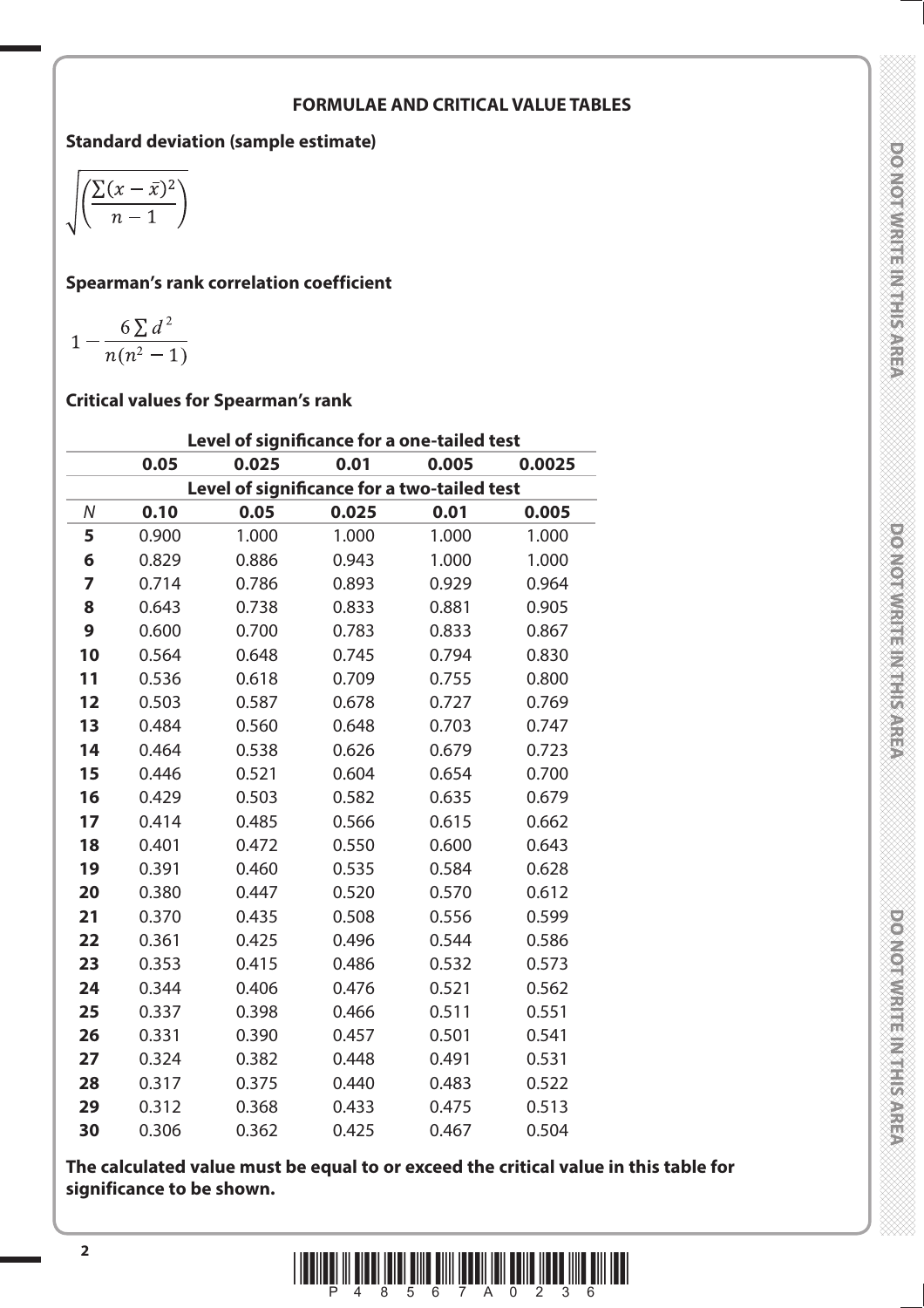**Chi-squared distribution formula**

$$
X^2 = \sum \frac{(o - E)^2}{E} \qquad df = (r - 1)(c - 1)
$$

**Critical values for chi-squared distribution**

|                         | Level of significance for a one-tailed test |       |                                             |       |        |        |  |  |  |  |  |  |
|-------------------------|---------------------------------------------|-------|---------------------------------------------|-------|--------|--------|--|--|--|--|--|--|
|                         | 0.10                                        | 0.05  | 0.025                                       | 0.01  | 0.005  | 0.0005 |  |  |  |  |  |  |
|                         |                                             |       | Level of significance for a two-tailed test |       |        |        |  |  |  |  |  |  |
| df                      | 0.20                                        | 0.10  | 0.05                                        | 0.025 | 0.01   | 0.001  |  |  |  |  |  |  |
| 1                       | 1.64                                        | 2.71  | 3.84                                        | 5.02  | 6.64   | 10.83  |  |  |  |  |  |  |
| $\overline{\mathbf{2}}$ | 3.22                                        | 4.61  | 5.99                                        | 7.38  | 9.21   | 13.82  |  |  |  |  |  |  |
| 3                       | 4.64                                        | 6.25  | 7.82                                        | 9.35  | 11.35  | 16.27  |  |  |  |  |  |  |
| 4                       | 5.99                                        | 7.78  | 9.49                                        | 11.14 | 13.28  | 18.47  |  |  |  |  |  |  |
| 5                       | 7.29                                        | 9.24  | 11.07                                       | 12.83 | 15.09  | 20.52  |  |  |  |  |  |  |
| 6                       | 8.56                                        | 10.65 | 12.59                                       | 14.45 | 16.81  | 22.46  |  |  |  |  |  |  |
| 7                       | 9.80                                        | 12.02 | 14.07                                       | 16.01 | 18.48  | 24.32  |  |  |  |  |  |  |
| 8                       | 11.03                                       | 13.36 | 15.51                                       | 17.54 | 20.09  | 26.12  |  |  |  |  |  |  |
| 9                       | 12.24                                       | 14.68 | 16.92                                       | 19.02 | 21.67  | 27.88  |  |  |  |  |  |  |
| 10                      | 13.44                                       | 15.99 | 18.31                                       | 20.48 | 23.21  | 29.59  |  |  |  |  |  |  |
| 11                      | 14.63                                       | 17.28 | 19.68                                       | 21.92 | 24.73  | 31.26  |  |  |  |  |  |  |
| 12                      | 15.81                                       | 18.55 | 21.03                                       | 23.34 | 26.22  | 32.91  |  |  |  |  |  |  |
| 13                      | 16.99                                       | 19.81 | 22.36                                       | 24.74 | 27.69  | 34.53  |  |  |  |  |  |  |
| 14                      | 18.15                                       | 21.06 | 23.69                                       | 26.12 | 29.14  | 36.12  |  |  |  |  |  |  |
| 15                      | 19.31                                       | 22.31 | 25.00                                       | 27.49 | 30.58  | 37.70  |  |  |  |  |  |  |
| 16                      | 20.47                                       | 23.54 | 26.30                                       | 28.85 | 32.00  | 39.25  |  |  |  |  |  |  |
| 17                      | 21.62                                       | 24.77 | 27.59                                       | 30.19 | 33.41  | 40.79  |  |  |  |  |  |  |
| 18                      | 22.76                                       | 25.99 | 28.87                                       | 31.53 | 34.81  | 42.31  |  |  |  |  |  |  |
| 19                      | 23.90                                       | 27.20 | 30.14                                       | 32.85 | 36.19  | 43.82  |  |  |  |  |  |  |
| 20                      | 25.04                                       | 28.41 | 31.41                                       | 34.17 | 37.57  | 45.32  |  |  |  |  |  |  |
| 21                      | 26.17                                       | 29.62 | 32.67                                       | 35.48 | 38.93  | 46.80  |  |  |  |  |  |  |
| 22                      | 27.30                                       | 30.81 | 33.92                                       | 36.78 | 40.29  | 48.27  |  |  |  |  |  |  |
| 23                      | 28.43                                       | 32.01 | 35.17                                       | 38.08 | 41.64  | 49.73  |  |  |  |  |  |  |
| 24                      | 29.55                                       | 33.20 | 36.42                                       | 39.36 | 42.98  | 51.18  |  |  |  |  |  |  |
| 25                      | 30.68                                       | 34.38 | 37.65                                       | 40.65 | 44.31  | 52.62  |  |  |  |  |  |  |
| 26                      | 31.80                                       | 35.56 | 38.89                                       | 41.92 | 45.64  | 54.05  |  |  |  |  |  |  |
| 27                      | 32.91                                       | 36.74 | 40.11                                       | 43.20 | 46.96  | 55.48  |  |  |  |  |  |  |
| 28                      | 34.03                                       | 37.92 | 41.34                                       | 44.46 | 48.28  | 56.89  |  |  |  |  |  |  |
| 29                      | 35.14                                       | 39.09 | 42.56                                       | 45.72 | 49.59  | 58.30  |  |  |  |  |  |  |
| 30                      | 36.25                                       | 40.26 | 43.77                                       | 46.98 | 50.89  | 59.70  |  |  |  |  |  |  |
| 40                      | 47.27                                       | 51.81 | 55.76                                       | 59.34 | 63.69  | 73.40  |  |  |  |  |  |  |
| 50                      | 58.16                                       | 63.17 | 67.51                                       | 71.42 | 76.15  | 86.66  |  |  |  |  |  |  |
| 60                      | 68.97                                       | 74.40 | 79.08                                       | 83.30 | 88.38  | 99.61  |  |  |  |  |  |  |
| 70                      | 79.72                                       | 85.53 | 90.53                                       | 95.02 | 100.43 | 112.32 |  |  |  |  |  |  |

**The calculated value must be equal to or exceed the critical value in this table for significance to be shown.**

 $\frac{1}{2}$  **Turn over**  $\triangleright$  Turn over  $\triangleright$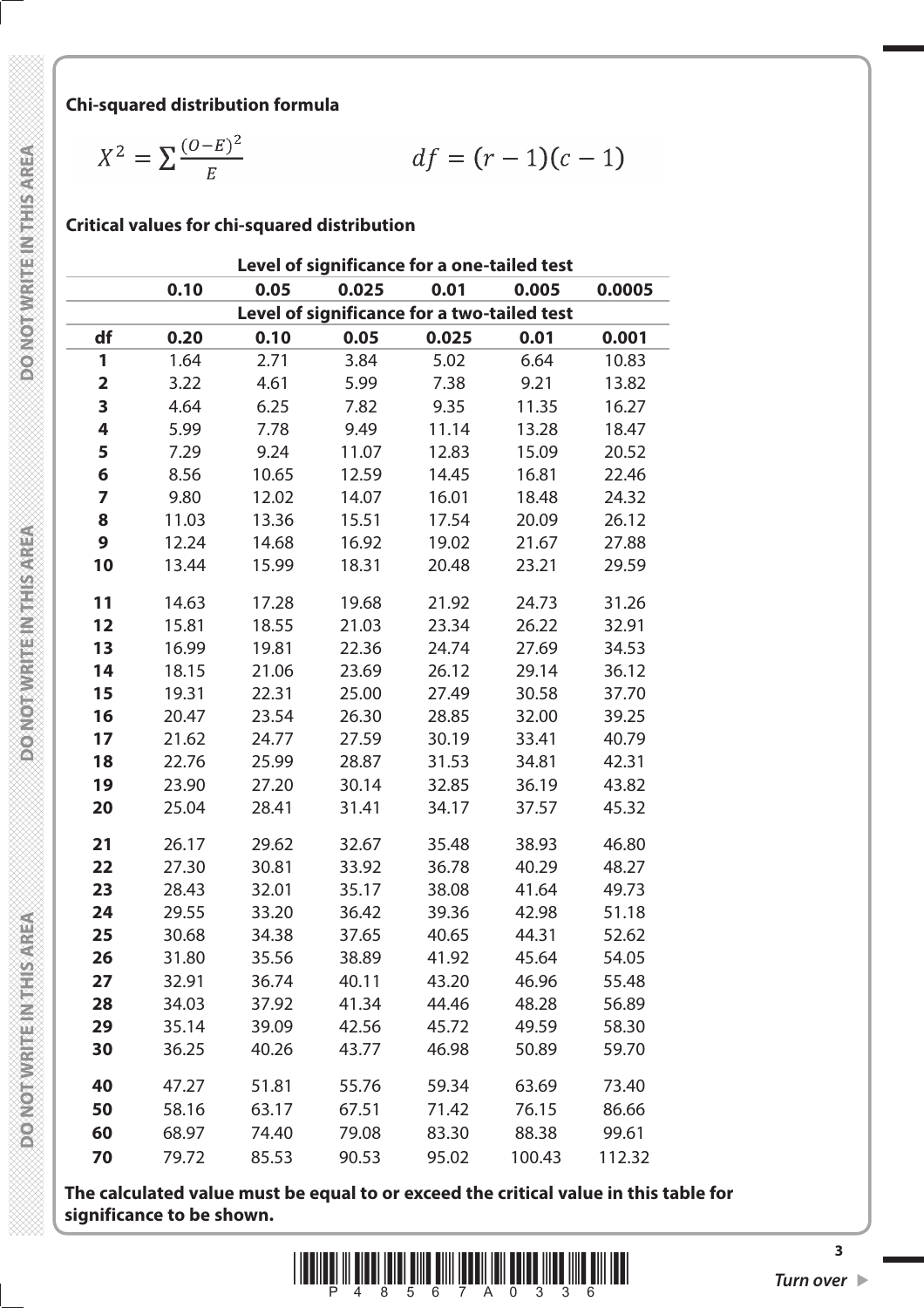**Mann-Whitney U test formulae**

$$
U_a = n_a n_b + \frac{n_a(n_a+1)}{2} - \sum R_a
$$
  

$$
U_b = n_a n_b + \frac{n_b(n_b+1)}{2} - \sum R_b
$$

(U is the smaller of U<sub>a</sub> and U<sub>b</sub>)

# **Critical values for the Mann-Whitney U test**

|                                                      |    |                |                |    |    |    |    | $N_{\rm b}$ |    |    |     |     |     |     |     |     |
|------------------------------------------------------|----|----------------|----------------|----|----|----|----|-------------|----|----|-----|-----|-----|-----|-----|-----|
|                                                      | 5  | 6              | $\overline{7}$ | 8  | 9  | 10 | 11 | 12          | 13 | 14 | 15  | 16  | 17  | 18  | 19  | 20  |
| N<br>a                                               |    |                |                |    |    |    |    |             |    |    |     |     |     |     |     |     |
| $p \le 0.05$ (one-tailed), $p \le 0.10$ (two-tailed) |    |                |                |    |    |    |    |             |    |    |     |     |     |     |     |     |
| 5                                                    | 4  | 5              | 6              | 8  | 9  | 11 | 12 | 13          | 15 | 16 | 18  | 19  | 20  | 22  | 23  | 25  |
| 6                                                    | 5  | $\overline{7}$ | 8              | 10 | 12 | 14 | 16 | 17          | 19 | 21 | 23  | 25  | 26  | 28  | 30  | 32  |
| 7                                                    | 6  | 8              | 11             | 13 | 15 | 17 | 19 | 21          | 24 | 26 | 28  | 30  | 33  | 35  | 37  | 39  |
| 8                                                    | 8  | 10             | 13             | 15 | 18 | 20 | 23 | 26          | 28 | 31 | 33  | 36  | 39  | 41  | 44  | 47  |
| 9                                                    | 9  | 12             | 15             | 18 | 21 | 24 | 27 | 30          | 33 | 36 | 39  | 42  | 45  | 48  | 51  | 54  |
| 10                                                   | 11 | 14             | 17             | 20 | 24 | 27 | 31 | 34          | 37 | 41 | 44  | 48  | 51  | 55  | 58  | 62  |
| 11                                                   | 12 | 16             | 19             | 23 | 27 | 31 | 34 | 38          | 42 | 46 | 50  | 54  | 57  | 61  | 65  | 69  |
| 12                                                   | 13 | 17             | 21             | 26 | 30 | 34 | 38 | 42          | 47 | 51 | 55  | 60  | 64  | 68  | 72  | 77  |
| 13                                                   | 15 | 19             | 24             | 28 | 33 | 37 | 42 | 47          | 51 | 56 | 61  | 65  | 70  | 75  | 80  | 84  |
| 14                                                   | 16 | 21             | 26             | 31 | 36 | 41 | 46 | 51          | 56 | 61 | 66  | 71  | 77  | 82  | 87  | 92  |
| 15                                                   | 18 | 23             | 28             | 33 | 39 | 44 | 50 | 55          | 61 | 66 | 72  | 77  | 83  | 88  | 94  | 100 |
| 16                                                   | 19 | 25             | 30             | 36 | 42 | 48 | 54 | 60          | 65 | 71 | 77  | 83  | 89  | 95  | 101 | 107 |
| 17                                                   | 20 | 26             | 33             | 39 | 45 | 51 | 57 | 64          | 70 | 77 | 83  | 89  | 96  | 102 | 109 | 115 |
| 18                                                   | 22 | 28             | 35             | 41 | 48 | 55 | 61 | 68          | 75 | 82 | 88  | 95  | 102 | 109 | 116 | 123 |
| 19                                                   | 23 | 30             | 37             | 44 | 51 | 58 | 65 | 72          | 80 | 87 | 94  | 101 | 109 | 116 | 123 | 130 |
| 20                                                   | 25 | 32             | 39             | 47 | 54 | 62 | 69 | 77          | 84 | 92 | 100 | 107 | 115 | 123 | 130 | 138 |

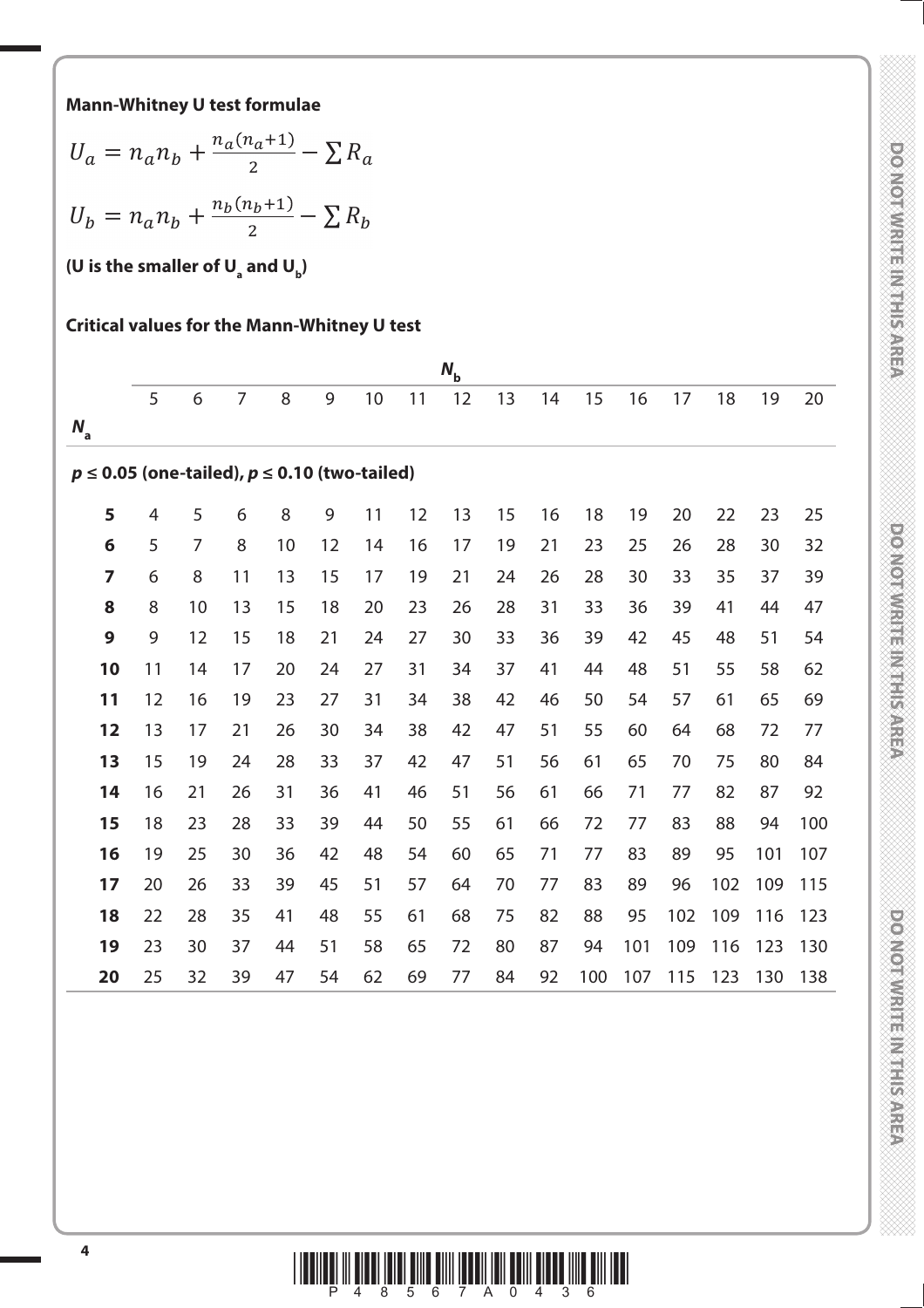|                                                         |                |                |                |          |          |          |          | $N_{\rm b}$ |          |          |          |          |          |          |          |           |
|---------------------------------------------------------|----------------|----------------|----------------|----------|----------|----------|----------|-------------|----------|----------|----------|----------|----------|----------|----------|-----------|
|                                                         | 5              | 6              | $\overline{7}$ | 8        | 9        | 10       | 11       | 12          | 13       | 14       | 15       | 16       | 17       | 18       | 19       | 20        |
| $N_{\rm a}$                                             |                |                |                |          |          |          |          |             |          |          |          |          |          |          |          |           |
|                                                         |                |                |                |          |          |          |          |             |          |          |          |          |          |          |          |           |
| $p \le 0.01$ (one-tailed), $p \le 0.02$ (two-tailed)    |                |                |                |          |          |          |          |             |          |          |          |          |          |          |          |           |
| 5                                                       | 1              | $\overline{2}$ | 3              | 4        | 5        | 6        | 7        | 8           | 9        | 10       | 11       | 12       | 13       | 14       | 15       | 16        |
| 6                                                       | $\overline{2}$ | 3              | $\overline{4}$ | 6        | 7        | 8        | 9        | 11          | 12       | 13       | 15       | 16       | 18       | 19       | 20       | 22        |
| 7                                                       | 3              | $\overline{4}$ | 6              | 7        | 9        | 11       | 12       | 14          | 16       | 17       | 19       | 21       | 23       | 24       | 26       | 28        |
| 8                                                       | 4              | 6              | $\overline{7}$ | 9        | 11       | 13       | 15       | 17          | 20       | 22       | 24       | 26       | 28       | 30       | 32       | 34        |
| 9                                                       | 5              | $\overline{7}$ | 9              | 11       | 14       | 16       | 18       | 21          | 23       | 26       | 28       | 31       | 33       | 36       | 38       | 40        |
| 10                                                      | 6              | 8              | 11             | 13       | 16       | 19       | 22       | 24          | 27       | 30       | 33       | 36       | 38       | 41       | 44       | 47        |
| 11                                                      | 7              | 9              | 12             | 15       | 18       | 22       | 25       | 28          | 31       | 34       | 37       | 41       | 44       | 47       | 50       | 53        |
| 12                                                      | 8              | 11             | 14             | 17       | 21       | 24       | 28       | 31          | 35       | 38       | 42       | 46       | 49       | 53       | 56       | 60        |
| 13                                                      | 9              | 12             | 16             | 20       | 23       | 27       | 31       | 35          | 39       | 43       | 47       | 51       | 55       | 59       | 63       | 67        |
| 14                                                      | 10             | 13             | 17             | 22       | 26       | 30       | 34       | 38          | 43       | 47       | 51       | 56       | 60       | 65       | 69       | 73        |
| 15                                                      | 11             | 15             | 19             | 24       | 28       | 33       | 37       | 42          | 47       | 51       | 56       | 61       | 66       | 70       | 75       | 80        |
| 16                                                      | 12             | 16             | 21             | 26       | 31       | 36       | 41       | 46          | 51       | 56       | 61       | 66       | 71       | 76       | 82       | 87        |
| 17                                                      | 13             | 18             | 23             | 28       | 33       | 38       | 44       | 49          | 55       | 60       | 66       | 71       | 77       | 82       | 88       | 93        |
| 18                                                      | 14             | 19             | 24             | 30       | 36       | 41       | 47       | 53          | 59       | 65       | 70       | 76       | 82       | 88       | 94       | 100       |
| 19                                                      | 15             | 20             | 26             | 32       | 38       | 44       | 50       | 56          | 63       | 69       | 75       | 82       | 88       | 94       | 101      | 107       |
| 20                                                      | 16             | 22             | 28             | 34       | 40       | 47       | 53       | 60          | 67       | 73       | 80       | 87       | 93       | 100      | 107      | 114       |
|                                                         |                |                |                |          |          |          |          | $N_{\rm b}$ |          |          |          |          |          |          |          |           |
|                                                         | 5              | 6              | $\overline{7}$ | 8        | 9        | 10       | 11       | 12          | 13       | 14       | 15       | 16       | 17       | 18       | 19       | 20        |
| $N_{\rm a}$                                             |                |                |                |          |          |          |          |             |          |          |          |          |          |          |          |           |
| $p \leq 0.025$ (one-tailed), $p \leq 0.05$ (two-tailed) |                |                |                |          |          |          |          |             |          |          |          |          |          |          |          |           |
| 5                                                       | $\overline{2}$ | 3              | 5              | 6        | 7        | 8        | 9        | 11          | 12       | 13       | 14       | 15       | 17       | 18       | 19       | 20        |
| 6                                                       | 3              | 5              | 6              | 8        | 10       | 11       | 13       | 14          | 16       | 17       | 19       | 21       | 22       | 24       | 25       | 27        |
| 7                                                       | 5              | 6              | 8              | 10       | 12       | 14       | 16       | 18          | 20       | 22       | 24       | 26       | 28       | 30       | 32       | 34        |
| 8                                                       | 6              | 8              | 10             | 13       | 15       | 17       | 19       | 22          | 24       | 26       | 29       | 31       | 34       | 36       | 38       | 41        |
| 9                                                       | 7              | 10             | 12             | 15       | 17       | 20       | 23       | 26          | 28       | 31       | 34       | 37       | 39       | 42       | 45       | 48        |
| 10                                                      | 8              | 11             | 14             | 17       | 20       | 23       | 26       | 29          | 33       | 36       | 39       | 42       | 45       | 48       | 52       | 55        |
| 11                                                      | 9              | 13             | 16             | 19       | 23       | 26       | 30       | 33          | 37       | 40       | 44       | 47       | 51       | 55       | 58       | 62        |
| 12                                                      | 11             | 14             | 18             | 22       | 26       | 29       | 33       | 37          | 41       | 45       | 49       | 53       | 57       | 61       | 65       | 69        |
| 13                                                      | 12             | 16             | 20             | 24       | 28       | 33       | 37       | 41          | 45       | 50       | 54       | 59       | 63       | 67       | 72       | 76        |
| 14                                                      | 13             | 17             | 22             | 26       | 31       | 36       | 40       | 45          | 50       | 55       | 59       | 64       | 67       | 74       | 78       | 83        |
| 15<br>16                                                | 14             | 19             | 24<br>26       | 29<br>31 | 34<br>37 | 39<br>42 | 44<br>47 | 49          | 54<br>59 | 59<br>64 | 64<br>70 | 70<br>75 | 75<br>81 | 80<br>86 | 85<br>92 | 90        |
| 17                                                      | 15<br>17       | 21<br>22       | 28             | 34       | 39       | 45       | 51       | 53<br>57    | 63       | 67       | 75       | 81       | 87       | 93       | 99       | 98<br>105 |
| 18                                                      | 18             | 24             | 30             | 36       | 42       | 48       | 55       | 61          | 67       | 74       | 80       | 86       | 93       | 99       | 106      | 112       |
| 19                                                      | 19             | 25             | 32             | 38       | 45       | 52       | 58       | 65          | 72       | 78       | 85       | 92       | 99       | 106      | 113      | 119       |
| 20                                                      | 20             | 27             | 34             | 41       | 48       | 55       | 62       | 69          | 76       | 83       | 90       | 98       | 105      | 112      | 119      | 127       |



**DO NOT WRITEINITHS AREA** 

**DO NOT WRITEIN THIS AREA**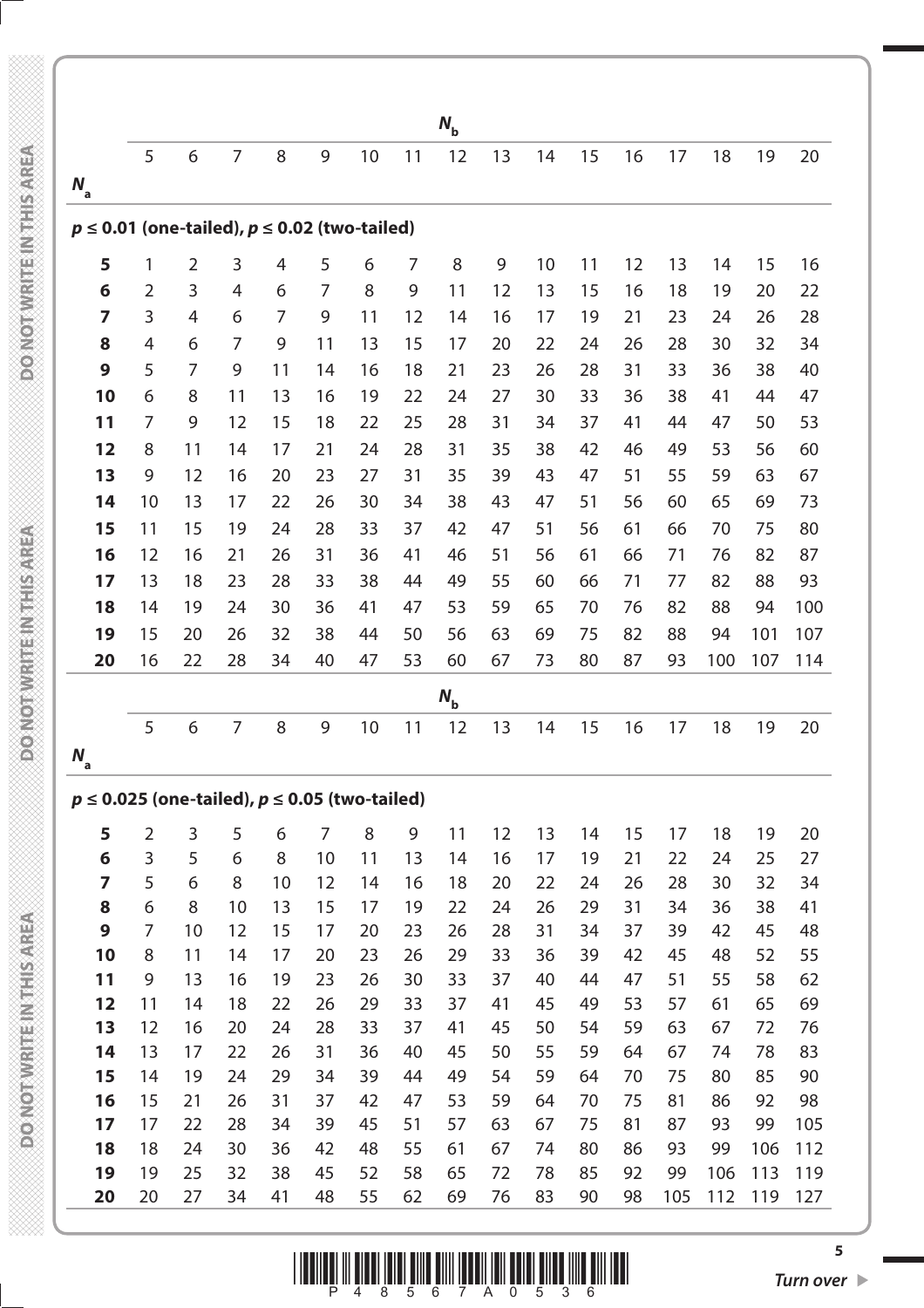|                                                       |                |                |                |                |                |    |                | $N_{\rm b}$ |                |    |    |    |    |    |    |     |
|-------------------------------------------------------|----------------|----------------|----------------|----------------|----------------|----|----------------|-------------|----------------|----|----|----|----|----|----|-----|
|                                                       | 5              | 6              | $\overline{7}$ | 8              | 9              | 10 | 11             | 12          | 13             | 14 | 15 | 16 | 17 | 18 | 19 | 20  |
| $N_{\rm a}$                                           |                |                |                |                |                |    |                |             |                |    |    |    |    |    |    |     |
| $p \le 0.005$ (one-tailed), $p \le 0.01$ (two-tailed) |                |                |                |                |                |    |                |             |                |    |    |    |    |    |    |     |
| 5                                                     | $\mathbf 0$    | 1              | 1              | $\overline{2}$ | 3              | 4  | 5              | 6           | $\overline{7}$ | 7  | 8  | 9  | 10 | 11 | 12 | 13  |
| 6                                                     | 1              | $\overline{2}$ | 3              | 4              | 5              | 6  | $\overline{7}$ | 9           | 10             | 11 | 12 | 13 | 15 | 16 | 17 | 18  |
| 7                                                     | 1              | 3              | $\overline{4}$ | 6              | $\overline{7}$ | 9  | 10             | 12          | 13             | 15 | 16 | 18 | 19 | 21 | 22 | 24  |
| 8                                                     | $\overline{2}$ | 4              | 6              | $\overline{7}$ | 9              | 11 | 13             | 15          | 17             | 18 | 20 | 22 | 24 | 26 | 28 | 30  |
| 9                                                     | 3              | 5              | $\overline{7}$ | 9              | 11             | 13 | 16             | 18          | 20             | 22 | 24 | 27 | 29 | 31 | 33 | 36  |
| 10                                                    | 4              | 6              | 9              | 11             | 13             | 16 | 18             | 21          | 24             | 26 | 29 | 31 | 34 | 37 | 39 | 42  |
| 11                                                    | 5              | 7              | 10             | 13             | 16             | 18 | 21             | 24          | 27             | 30 | 33 | 36 | 39 | 42 | 45 | 48  |
| 12                                                    | 6              | 9              | 12             | 15             | 18             | 21 | 24             | 27          | 31             | 34 | 37 | 41 | 44 | 47 | 51 | 54  |
| 13                                                    | 7              | 10             | 13             | 17             | 20             | 24 | 27             | 31          | 34             | 38 | 42 | 45 | 49 | 53 | 56 | 60  |
| 14                                                    | 7              | 11             | 15             | 18             | 22             | 26 | 30             | 34          | 38             | 42 | 46 | 50 | 54 | 58 | 63 | 67  |
| 15                                                    | 8              | 12             | 16             | 20             | 24             | 29 | 33             | 37          | 42             | 46 | 51 | 55 | 60 | 64 | 69 | 73  |
| 16                                                    | 9              | 13             | 18             | 22             | 27             | 31 | 36             | 41          | 45             | 50 | 55 | 60 | 65 | 70 | 74 | 79  |
| 17                                                    | 10             | 15             | 19             | 24             | 29             | 34 | 39             | 44          | 49             | 54 | 60 | 65 | 70 | 75 | 81 | 86  |
| 18                                                    | 11             | 16             | 21             | 26             | 31             | 37 | 42             | 47          | 53             | 58 | 64 | 70 | 75 | 81 | 87 | 92  |
| 19                                                    | 12             | 17             | 22             | 28             | 33             | 39 | 45             | 51          | 56             | 63 | 69 | 74 | 81 | 87 | 93 | 99  |
| 20                                                    | 13             | 18             | 24             | 30             | 36             | 42 | 48             | 54          | 60             | 67 | 73 | 79 | 86 | 92 | 99 | 105 |

**DO NOTWRITE INTHISAREA** 

**DOOMAGEMALISTICS** 

**DO NOTWRITISM HIS AREA** 

**The calculated value must be equal to or less than the critical value in this table for significance to be shown.**

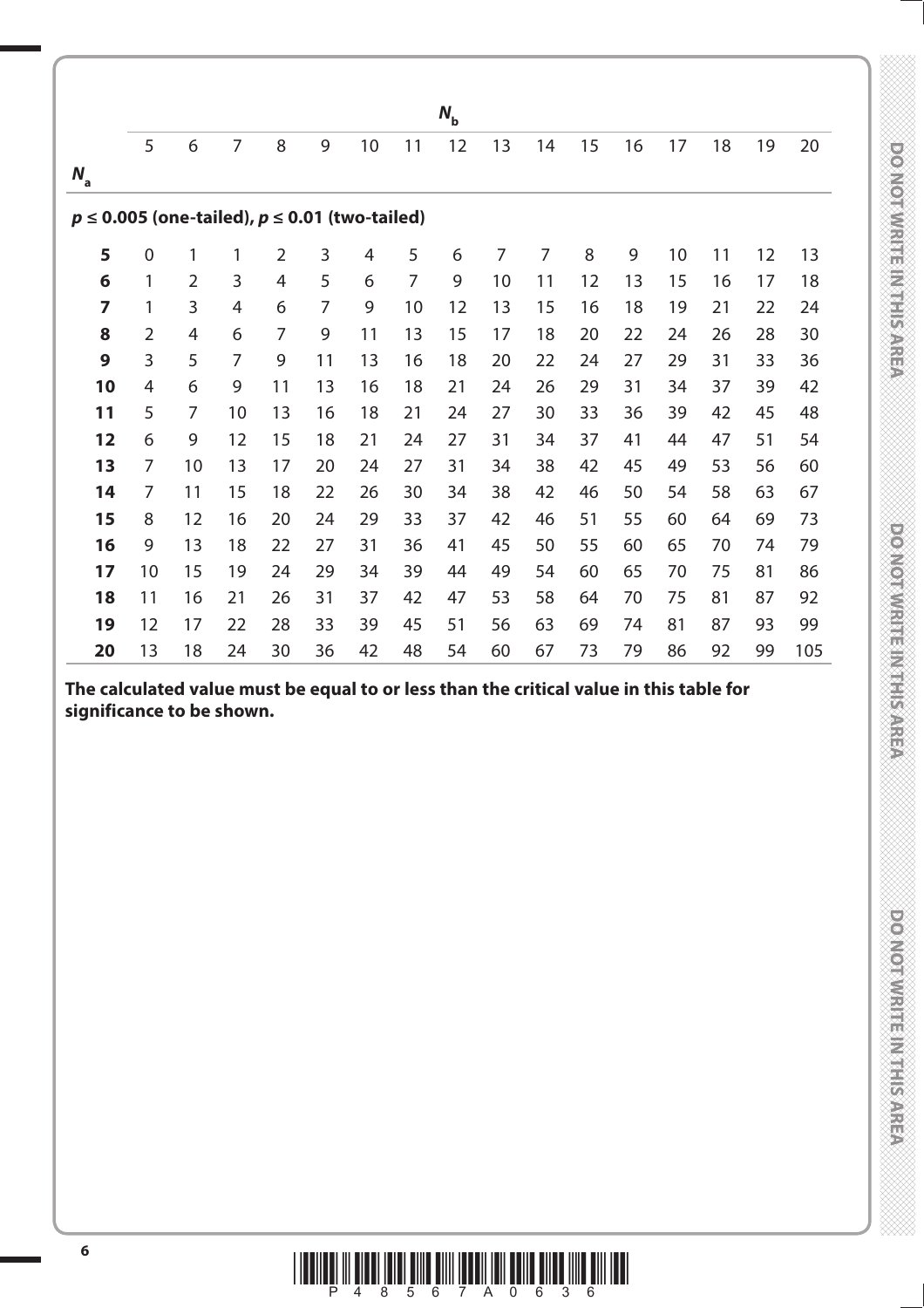### **Wilcoxon Signed Ranks test process**

- Calculate the difference between two scores by taking one from the other
- Rank the differences giving the smallest difference Rank 1

 Note: do not rank any differences of 0 and when adding the number of scores, do not count those with a difference of 0, and ignore the signs when calculating the difference

- Add up the ranks for positive differences
- Add up the ranks for negative differences
- T is the figure that is the smallest when the ranks are totalled (may be positive or negative)

**Level of significance for a one-tailed test**

• N is the number of scores left, ignore those with 0 difference

### **Critical values for the Wilcoxon Signed Ranks test**

|       |      | Level of significance for a one-taned test  |      |
|-------|------|---------------------------------------------|------|
|       | 0.05 | 0.025                                       | 0.01 |
|       |      | Level of significance for a two-tailed test |      |
| n     | 0.1  | 0.05                                        | 0.02 |
| $N=5$ | ი    |                                             |      |
| 6     | 2    |                                             |      |
| 7     | 3    | 2                                           | 0    |
| 8     | 5    | 3                                           |      |
| 9     | 8    | 5                                           | 3    |
| 10    | 11   | 8                                           | 5    |
| 11    | 13   | 10                                          |      |
| 12    | 17   | 13                                          | 9    |

**The calculated value must be equal to or less than the critical value in this table for significance to be shown.** 

**DONOTHER HANDLES** 

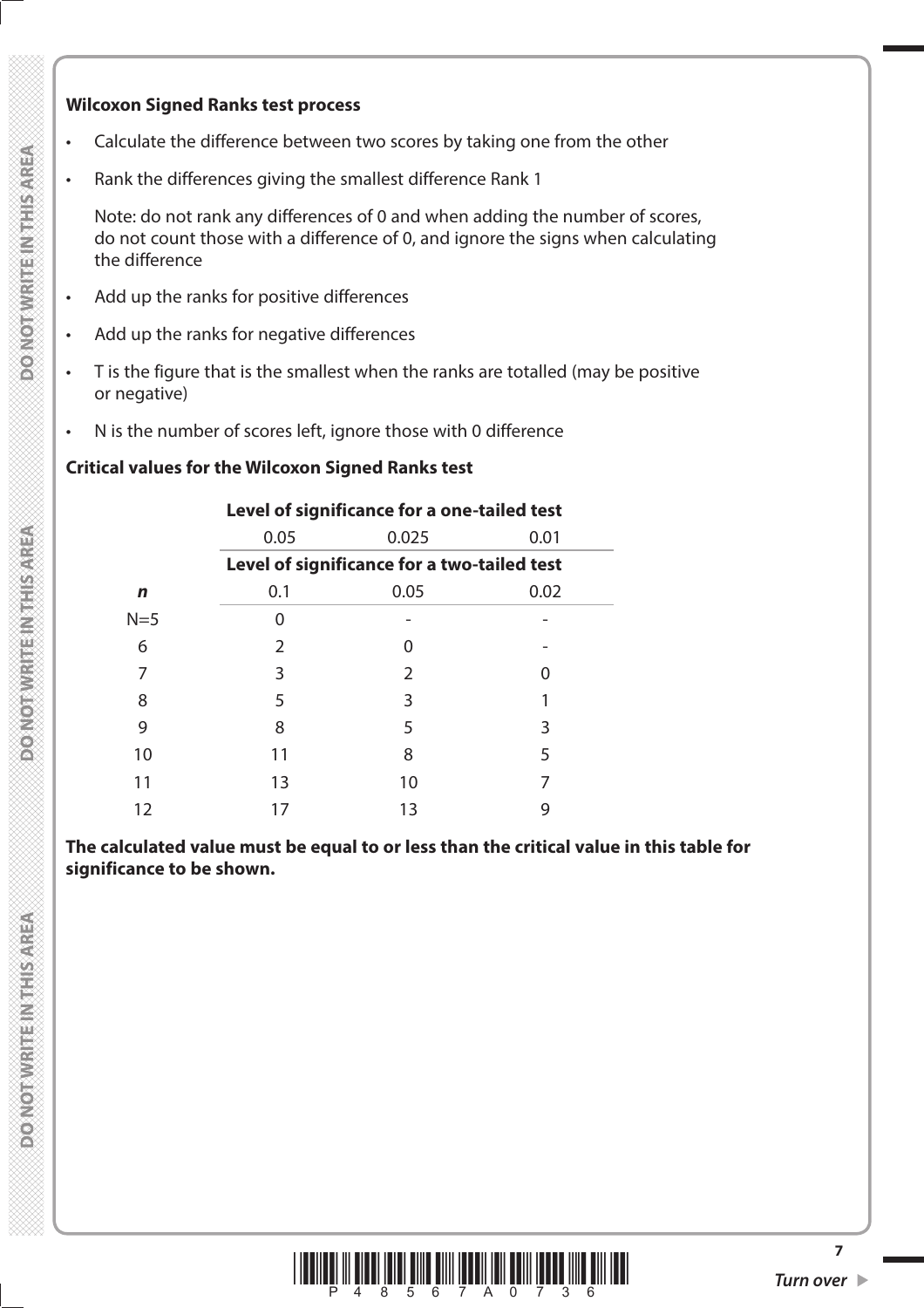# **DOO YORK WAS IMPORTED AND ALL PROPERTY**

# **Answer ALL questions.**

### **SECTION A: SOCIAL PSYCHOLOGY**

Adam and Lauren have carried out research into obedience as part of their A level  $\mathbf{1}$ Psychology course. They investigated whether males or females are more obedient to authority. They approached the first 25 male and 25 female students who were available at the time and asked them to complete a questionnaire. Each student who took part was given a scenario about whether or not they would follow a female teacher's instruction to pick up litter.

Table 1 shows the number of males and females who said they would or would not follow the instruction.

|                                                                                                       | <b>Female</b>  | <b>Male</b>                      |
|-------------------------------------------------------------------------------------------------------|----------------|----------------------------------|
| Number of students who would<br>follow the teacher's instruction                                      | 16             | 10                               |
| Number of students who would<br>not follow the teacher's instruction                                  | 9              | 15                               |
|                                                                                                       | <b>Table 1</b> |                                  |
| (a) Identify the sampling method that Adam and Lauren used in their study.                            |                | (1)                              |
| (b) State a fully operationalised directional (one-tailed) hypothesis for Adam and<br>Lauren's study. |                | (2)                              |
|                                                                                                       |                |                                  |
| (c) Explain one improvement that could be made to the procedure of Adam and<br>Lauren's research.     |                | (2)                              |
|                                                                                                       |                |                                  |
|                                                                                                       |                | (Total for Question 1 = 5 marks) |

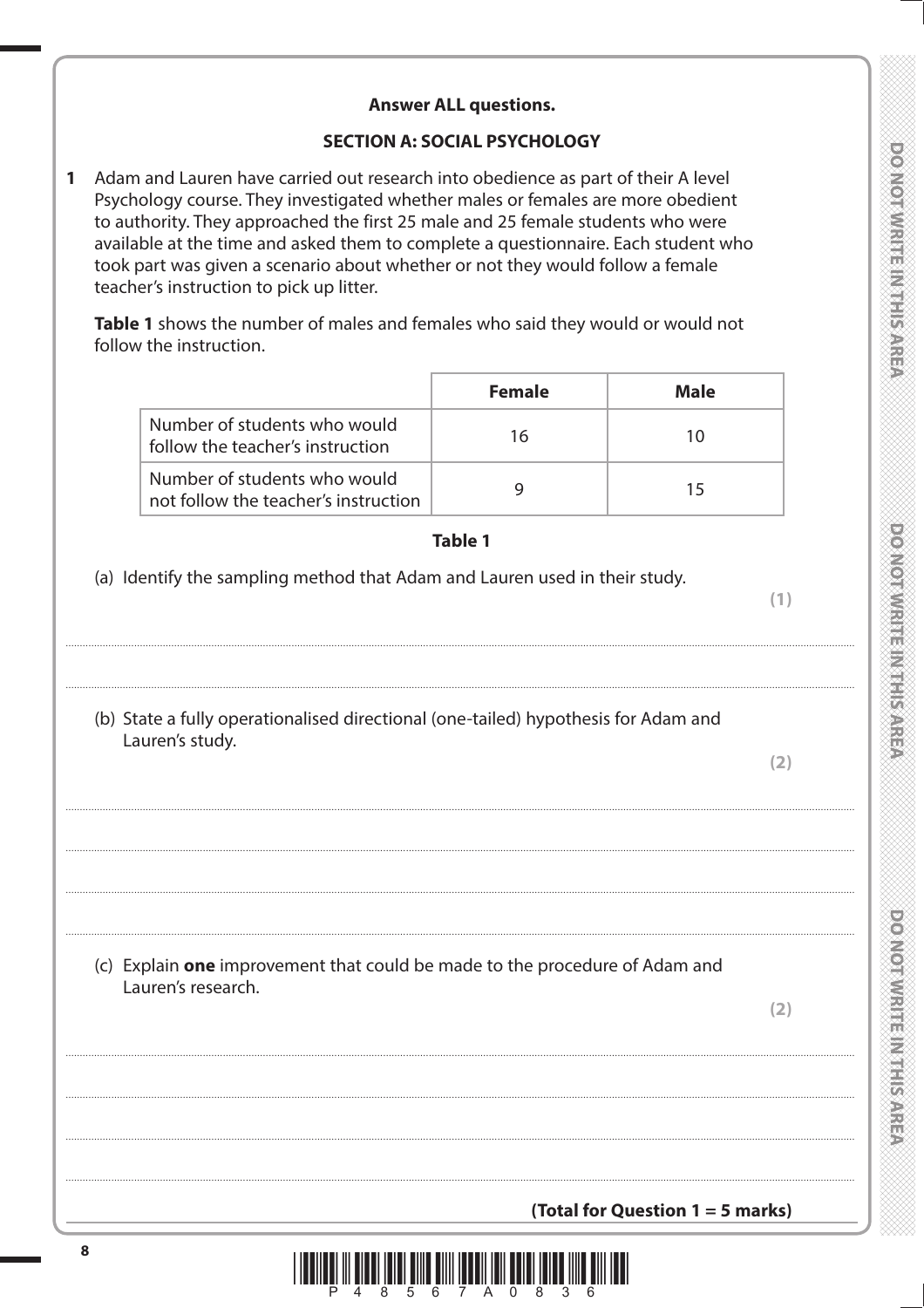|                         |                                                                                                                                                                 | 9   |
|-------------------------|-----------------------------------------------------------------------------------------------------------------------------------------------------------------|-----|
|                         |                                                                                                                                                                 |     |
|                         |                                                                                                                                                                 |     |
|                         |                                                                                                                                                                 |     |
|                         |                                                                                                                                                                 |     |
|                         |                                                                                                                                                                 |     |
|                         |                                                                                                                                                                 |     |
|                         |                                                                                                                                                                 |     |
|                         |                                                                                                                                                                 |     |
|                         |                                                                                                                                                                 |     |
|                         |                                                                                                                                                                 |     |
|                         |                                                                                                                                                                 |     |
|                         |                                                                                                                                                                 |     |
|                         |                                                                                                                                                                 |     |
|                         |                                                                                                                                                                 |     |
|                         |                                                                                                                                                                 |     |
|                         | (Total for Question 2 = 4 marks)                                                                                                                                |     |
|                         |                                                                                                                                                                 |     |
|                         |                                                                                                                                                                 |     |
|                         |                                                                                                                                                                 |     |
|                         |                                                                                                                                                                 |     |
|                         |                                                                                                                                                                 |     |
|                         |                                                                                                                                                                 |     |
|                         |                                                                                                                                                                 |     |
|                         |                                                                                                                                                                 |     |
|                         |                                                                                                                                                                 |     |
|                         |                                                                                                                                                                 |     |
|                         |                                                                                                                                                                 |     |
|                         |                                                                                                                                                                 |     |
|                         |                                                                                                                                                                 |     |
|                         |                                                                                                                                                                 |     |
|                         |                                                                                                                                                                 |     |
|                         |                                                                                                                                                                 |     |
|                         |                                                                                                                                                                 |     |
|                         |                                                                                                                                                                 |     |
|                         |                                                                                                                                                                 |     |
|                         |                                                                                                                                                                 |     |
|                         |                                                                                                                                                                 |     |
|                         |                                                                                                                                                                 | (4) |
|                         | between the students.                                                                                                                                           |     |
|                         | Using your knowledge of realistic conflict theory, explain why there are problems                                                                               |     |
|                         | students have often shouted insults at each other.                                                                                                              |     |
|                         | been demonstrated in recent weeks at league and cup hockey matches, where                                                                                       |     |
| $\overline{\mathbf{2}}$ | The teachers at two local schools, Seaside High and Elk Manor Academy, are<br>concerned about the hostile attitudes students hold towards one another. This has |     |
|                         |                                                                                                                                                                 |     |

**DO NOT WRITEINITHS AREA** 

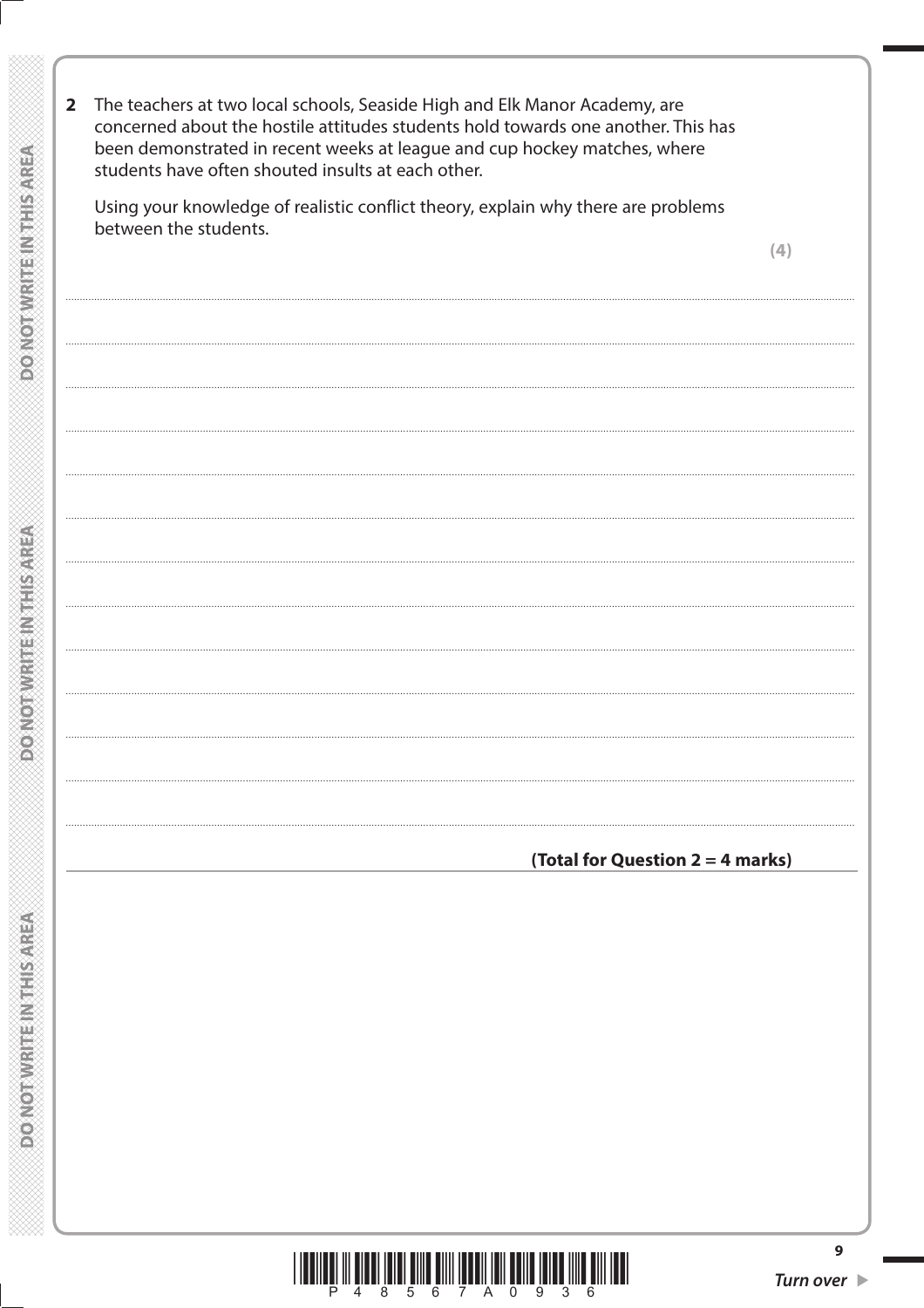| 3 Evaluate the ethical considerations of research within social psychology. | (8) |                                  |
|-----------------------------------------------------------------------------|-----|----------------------------------|
|                                                                             |     |                                  |
|                                                                             |     | <b>DOMORATION STREET SARRING</b> |
|                                                                             |     |                                  |
|                                                                             |     |                                  |
|                                                                             |     |                                  |
|                                                                             |     |                                  |
|                                                                             |     | <b>DONOMIC REVIEW AND LESSEE</b> |
|                                                                             |     |                                  |
|                                                                             |     |                                  |
|                                                                             |     |                                  |
|                                                                             | .   |                                  |
|                                                                             | .   | <b>DONOTWRITE INSTRUSINED</b>    |
|                                                                             |     |                                  |
| 10                                                                          |     |                                  |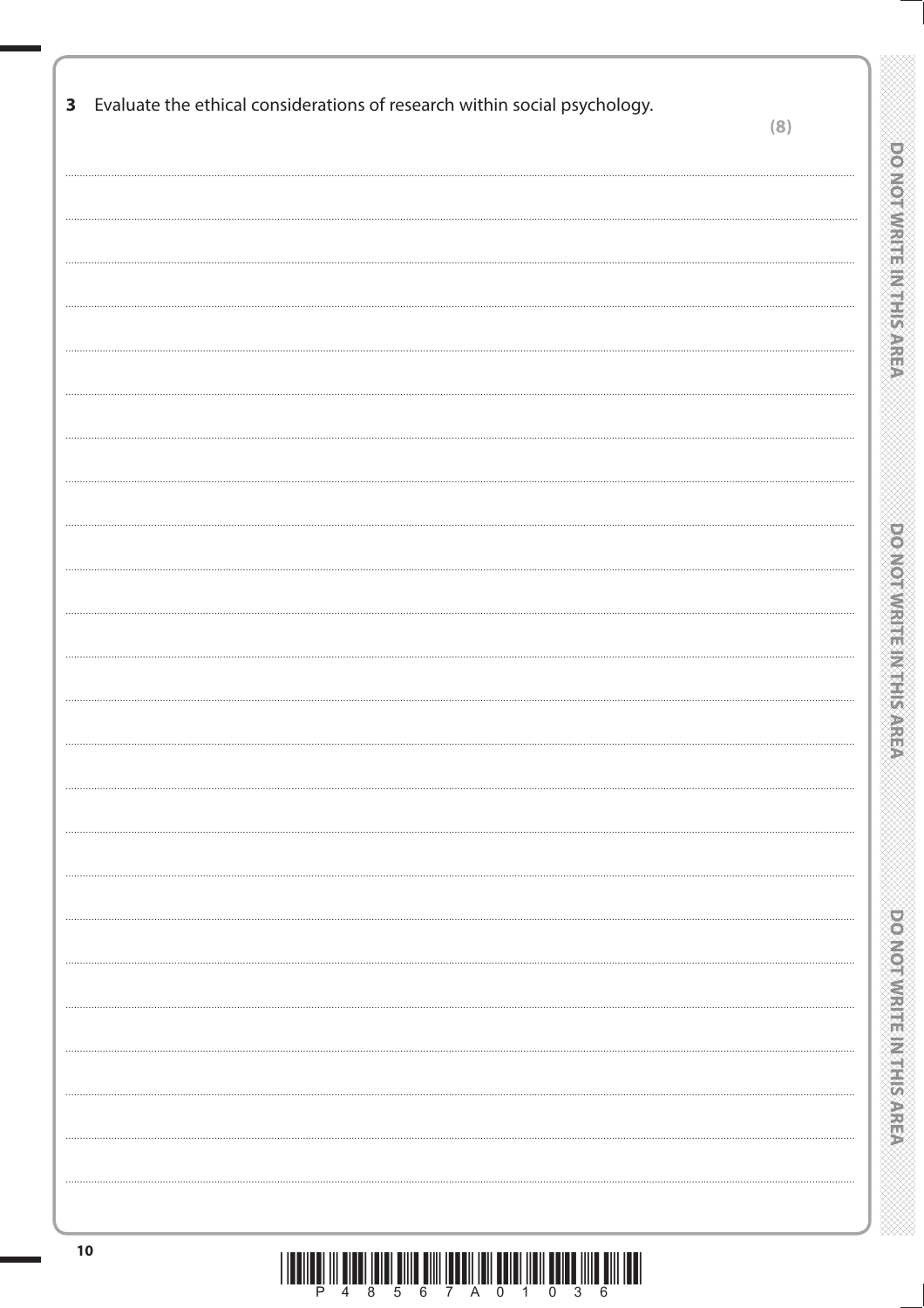| $\ddotsc$ |                                       |
|-----------|---------------------------------------|
|           |                                       |
|           |                                       |
|           |                                       |
|           | (Total for Question 3 = 8 marks)      |
|           | <b>TOTAL FOR SECTION A = 17 MARKS</b> |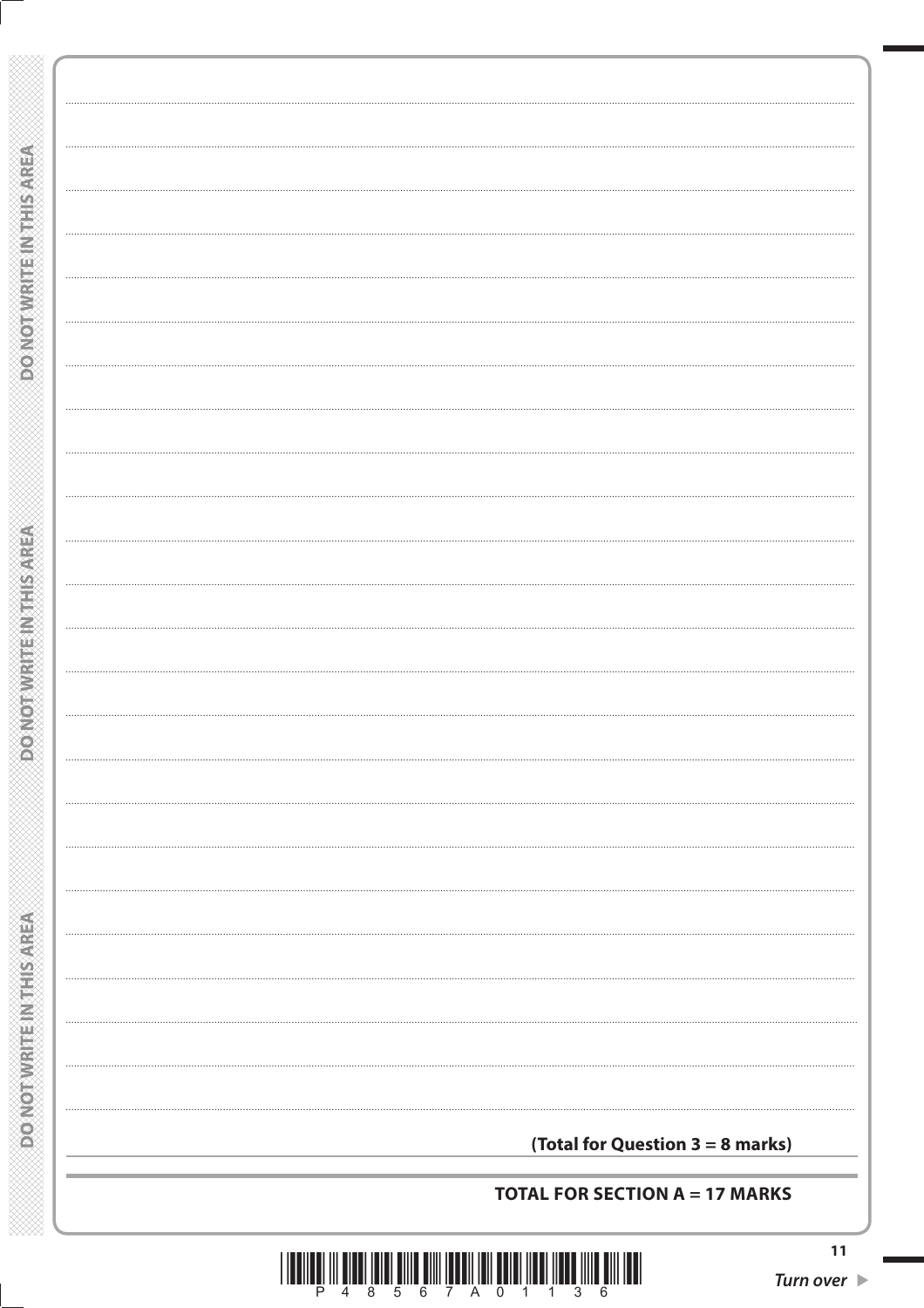| <b>SECTION B: COGNITIVE PSYCHOLOGY</b>                                         |                            |
|--------------------------------------------------------------------------------|----------------------------|
| There are many models used within psychology to explain how memory works.<br>4 | $\overline{8}$             |
| Describe the multi-store model of memory.                                      |                            |
|                                                                                | <b>Monomedia</b><br>(4)    |
|                                                                                |                            |
|                                                                                |                            |
|                                                                                |                            |
|                                                                                |                            |
|                                                                                |                            |
|                                                                                |                            |
|                                                                                |                            |
|                                                                                |                            |
|                                                                                |                            |
|                                                                                |                            |
|                                                                                |                            |
|                                                                                |                            |
|                                                                                |                            |
|                                                                                | <b>PONONNIAN ENGINEERS</b> |
|                                                                                |                            |
|                                                                                |                            |
|                                                                                |                            |
|                                                                                |                            |
|                                                                                |                            |
|                                                                                |                            |
|                                                                                |                            |
|                                                                                |                            |
|                                                                                |                            |
|                                                                                |                            |
|                                                                                |                            |
|                                                                                |                            |
|                                                                                | <b>DONOTHING ENGINEERS</b> |
| (Total for Question 4 = 4 marks)                                               |                            |
|                                                                                |                            |
|                                                                                |                            |
|                                                                                |                            |

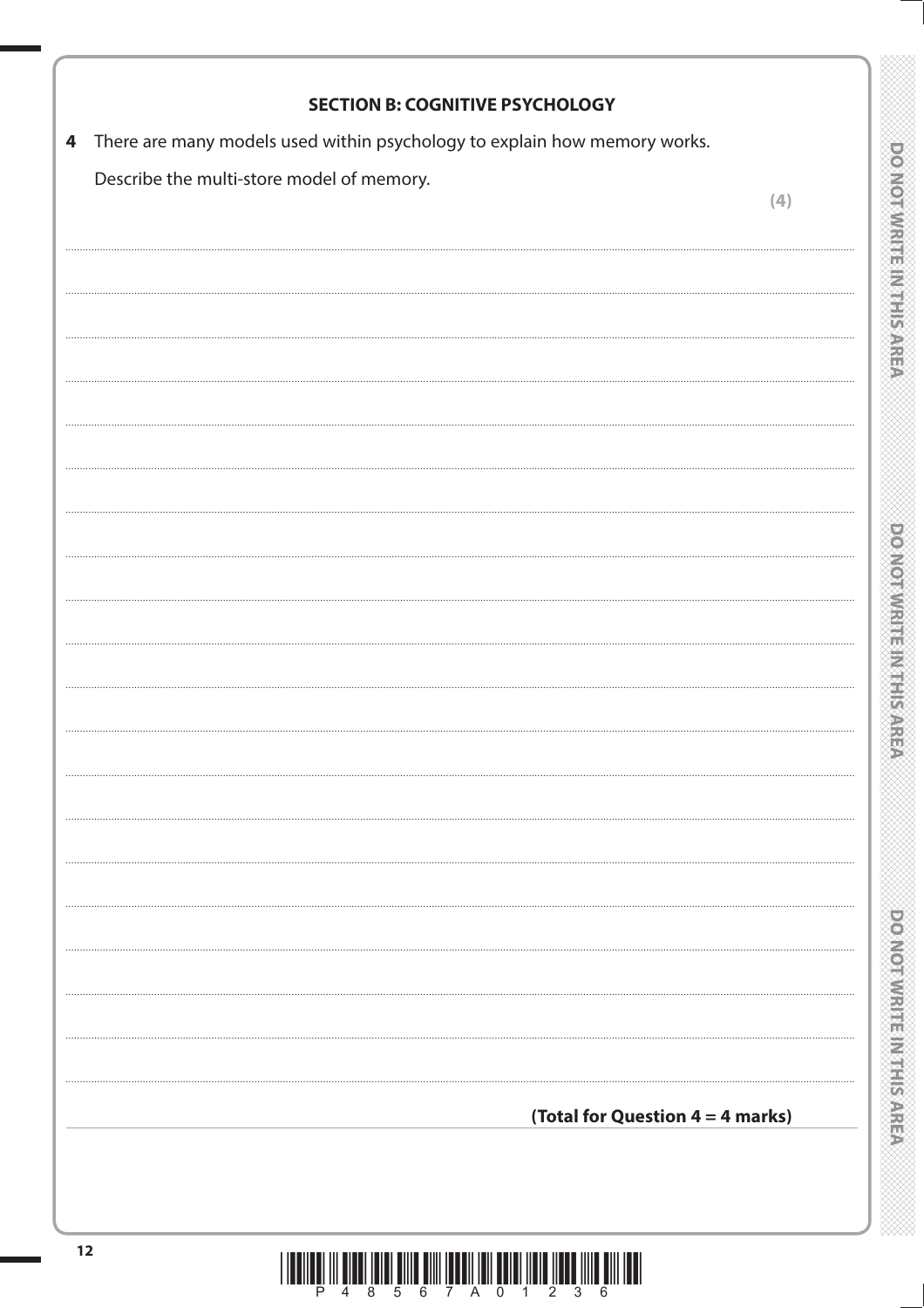

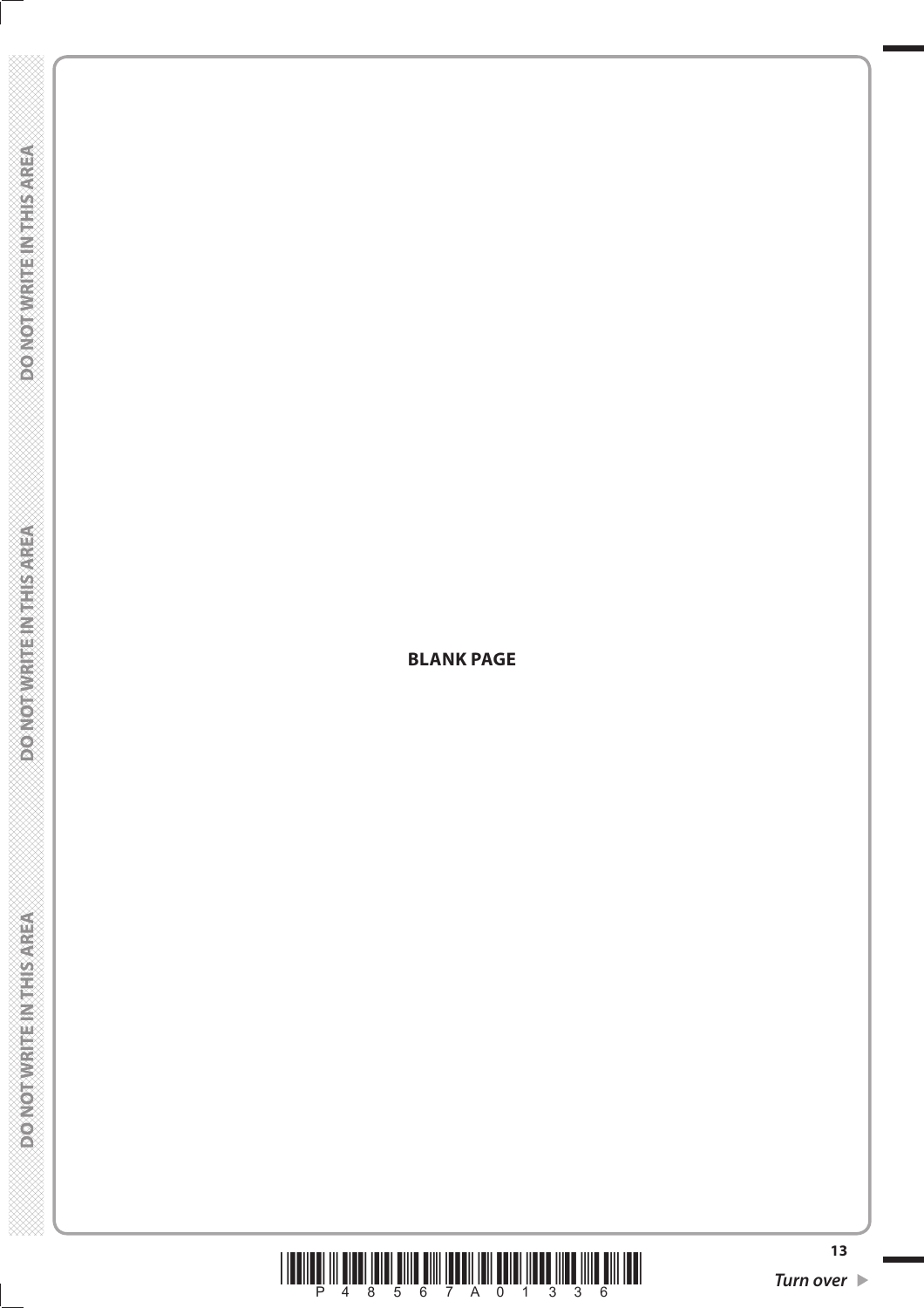**5** Louise is interested to see whether there is a difference between the number of pictures recalled by children with dyslexia and by those who do not have dyslexia. The children have been given a short recall task to see how many of the pictures they can remember out of 20.

| <b>Participant</b><br>number | <b>Number of pictures recalled</b><br>by children with dyslexia | <b>Number of pictures recalled</b><br>by children without dyslexia |  |
|------------------------------|-----------------------------------------------------------------|--------------------------------------------------------------------|--|
| $\mathbf{1}$                 | 16                                                              | 11                                                                 |  |
| $\overline{2}$               | 8<br>9                                                          |                                                                    |  |
| 3                            | 5                                                               | $\overline{7}$                                                     |  |
| $\overline{4}$               | 12                                                              | 17                                                                 |  |
| 5                            | 14                                                              | $\overline{4}$                                                     |  |
| 6                            | 17                                                              | 3                                                                  |  |
| 7                            | $\overline{7}$                                                  | 9                                                                  |  |
| 8                            | 11                                                              | 11                                                                 |  |
| 9                            | 6                                                               | 6                                                                  |  |
| 10                           | 13                                                              | 12                                                                 |  |
| Range                        |                                                                 |                                                                    |  |

**Table 2** shows the raw data from the experiment.

### **Table 2**

 (a) Calculate the range of scores Louise gathered in both conditions of her study and complete **Table 2** above.

### **SPACE FOR CALCULATIONS**



**(2)** 

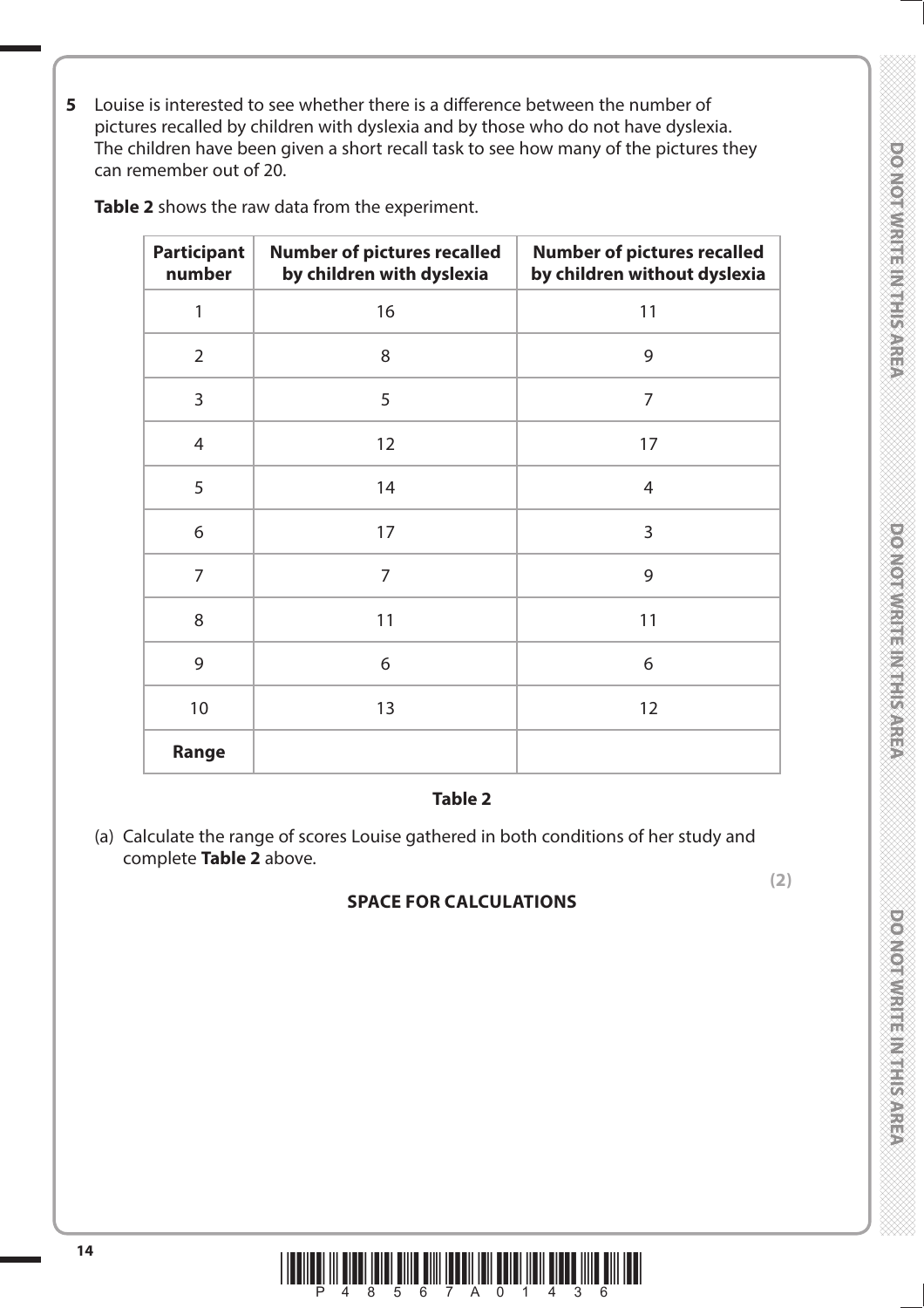| (b) Calculate the standard deviation for the number of pictures recalled by children<br>with dyslexia. Show your working and give your answer to two decimal places. |     |
|----------------------------------------------------------------------------------------------------------------------------------------------------------------------|-----|
| <b>SPACE FOR CALCULATIONS</b>                                                                                                                                        | (4) |
|                                                                                                                                                                      |     |
|                                                                                                                                                                      |     |
|                                                                                                                                                                      |     |
|                                                                                                                                                                      |     |
| Standard deviation                                                                                                                                                   |     |

**(Total for Question 5 = 6 marks)**



**DO NOTWRITEINTHS AREA**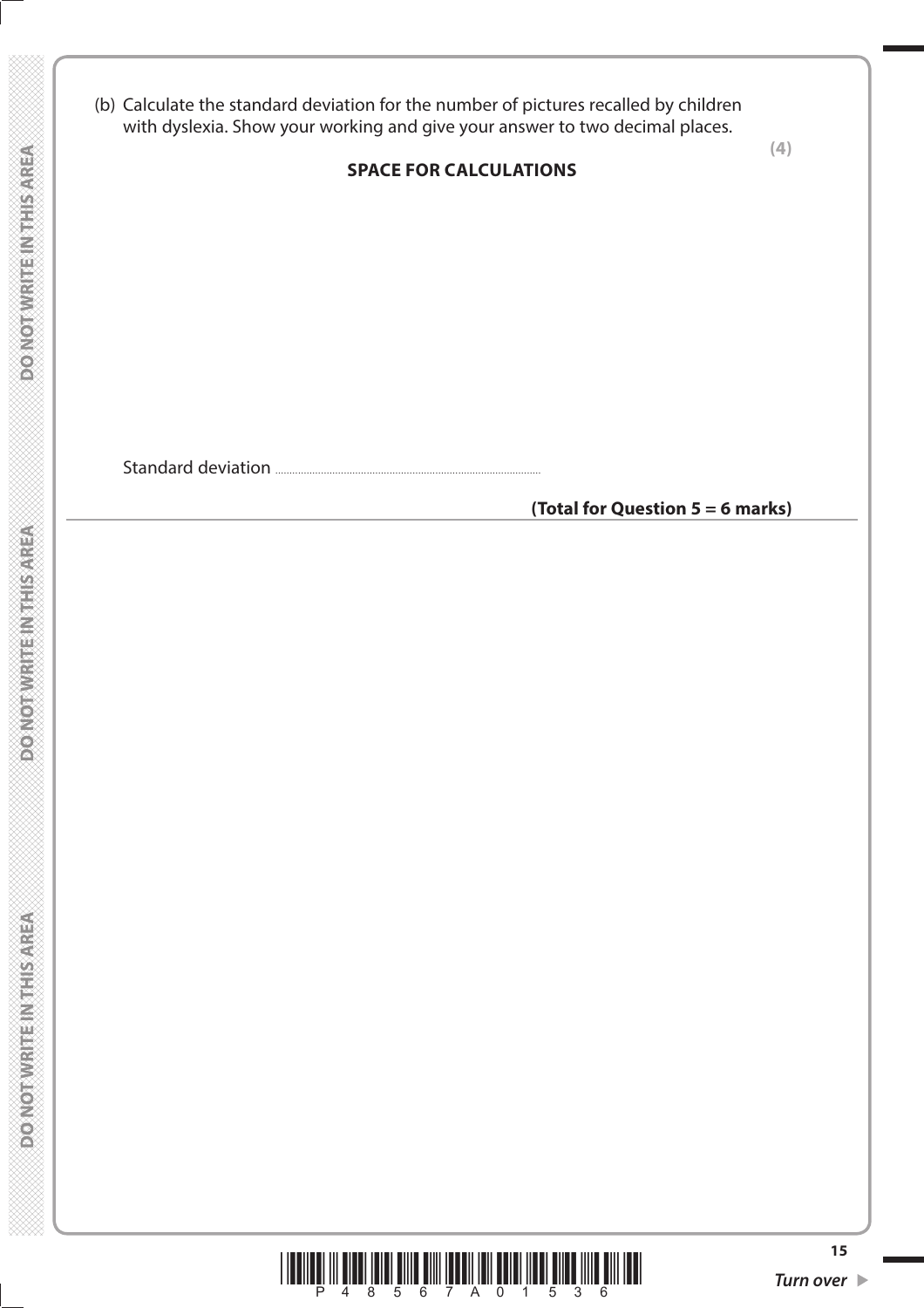| Experiments within psychology, such as that carried out by Baddeley (1966b), have<br>aided our understanding of cognitive functions. |     |
|--------------------------------------------------------------------------------------------------------------------------------------|-----|
| Assess the usefulness of using experiments within cognitive psychology.                                                              |     |
|                                                                                                                                      | (8) |
|                                                                                                                                      |     |
|                                                                                                                                      |     |
|                                                                                                                                      |     |
|                                                                                                                                      |     |
|                                                                                                                                      |     |
|                                                                                                                                      |     |
|                                                                                                                                      |     |
|                                                                                                                                      |     |
|                                                                                                                                      |     |
|                                                                                                                                      |     |
|                                                                                                                                      |     |
|                                                                                                                                      |     |
|                                                                                                                                      |     |
|                                                                                                                                      |     |
|                                                                                                                                      |     |
|                                                                                                                                      |     |
|                                                                                                                                      |     |
|                                                                                                                                      |     |
|                                                                                                                                      |     |
|                                                                                                                                      |     |
|                                                                                                                                      |     |
|                                                                                                                                      |     |
|                                                                                                                                      |     |
|                                                                                                                                      | .   |
|                                                                                                                                      |     |
|                                                                                                                                      |     |
|                                                                                                                                      | .   |
|                                                                                                                                      |     |
|                                                                                                                                      | .   |
|                                                                                                                                      |     |
|                                                                                                                                      |     |
|                                                                                                                                      |     |
|                                                                                                                                      |     |
|                                                                                                                                      |     |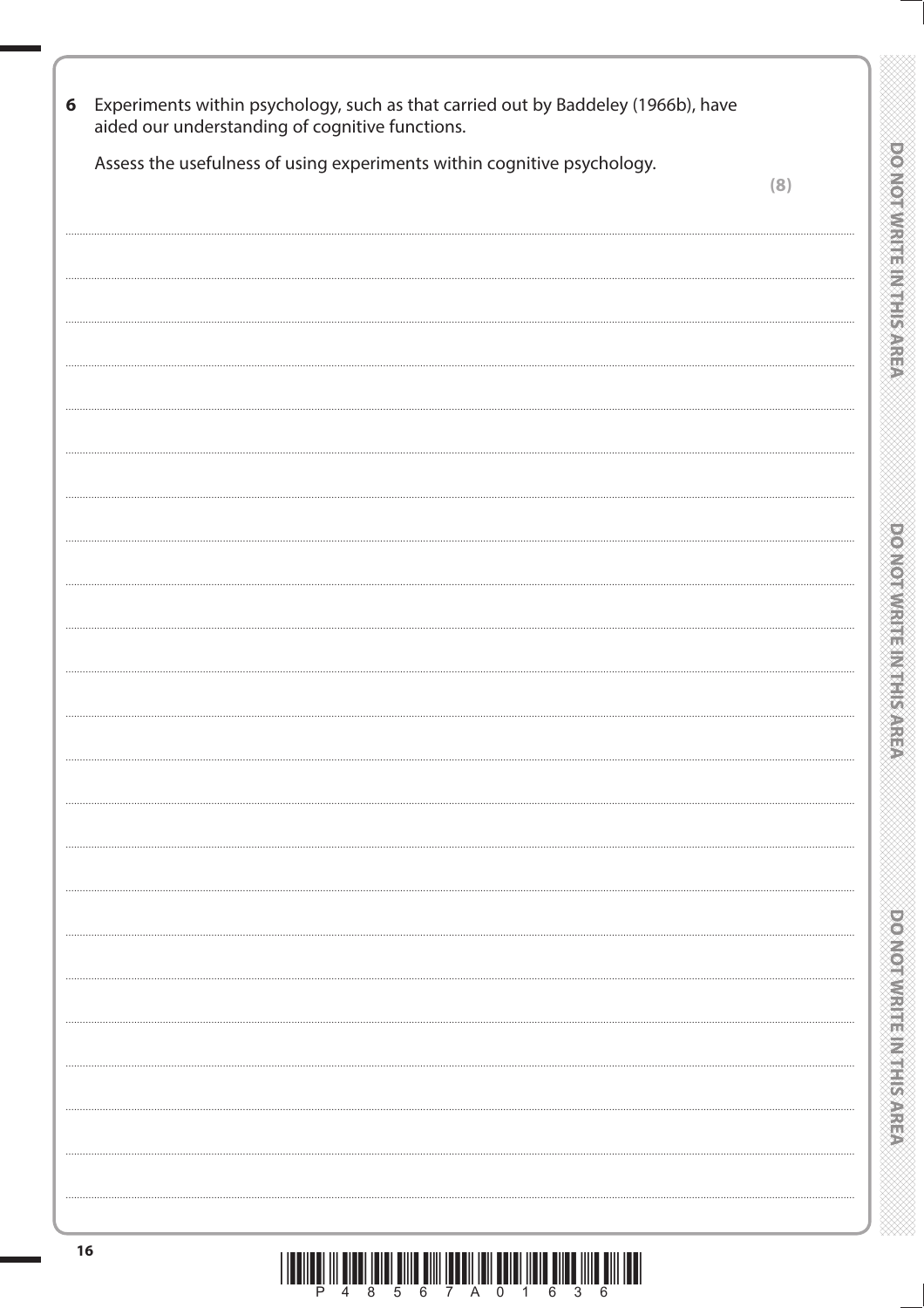| <b>DOMORAMENTER MARQUOO</b>    |                                       |
|--------------------------------|---------------------------------------|
|                                |                                       |
|                                |                                       |
|                                |                                       |
|                                |                                       |
|                                |                                       |
|                                |                                       |
|                                |                                       |
|                                |                                       |
|                                |                                       |
|                                |                                       |
|                                |                                       |
|                                |                                       |
|                                |                                       |
|                                |                                       |
|                                |                                       |
|                                |                                       |
|                                |                                       |
|                                |                                       |
|                                |                                       |
|                                |                                       |
|                                |                                       |
|                                |                                       |
|                                |                                       |
| <b>DONORA BRITISH MARSHARE</b> |                                       |
|                                |                                       |
|                                |                                       |
|                                |                                       |
|                                |                                       |
|                                |                                       |
|                                |                                       |
|                                |                                       |
|                                |                                       |
|                                |                                       |
|                                |                                       |
|                                |                                       |
|                                |                                       |
|                                |                                       |
|                                |                                       |
|                                |                                       |
|                                |                                       |
|                                |                                       |
|                                |                                       |
|                                |                                       |
|                                |                                       |
|                                |                                       |
|                                |                                       |
|                                |                                       |
| <b>DOINORWARE METAL</b>        |                                       |
|                                | (Total for Question 6 = 8 marks)      |
|                                |                                       |
|                                |                                       |
|                                | <b>TOTAL FOR SECTION B = 18 MARKS</b> |
|                                |                                       |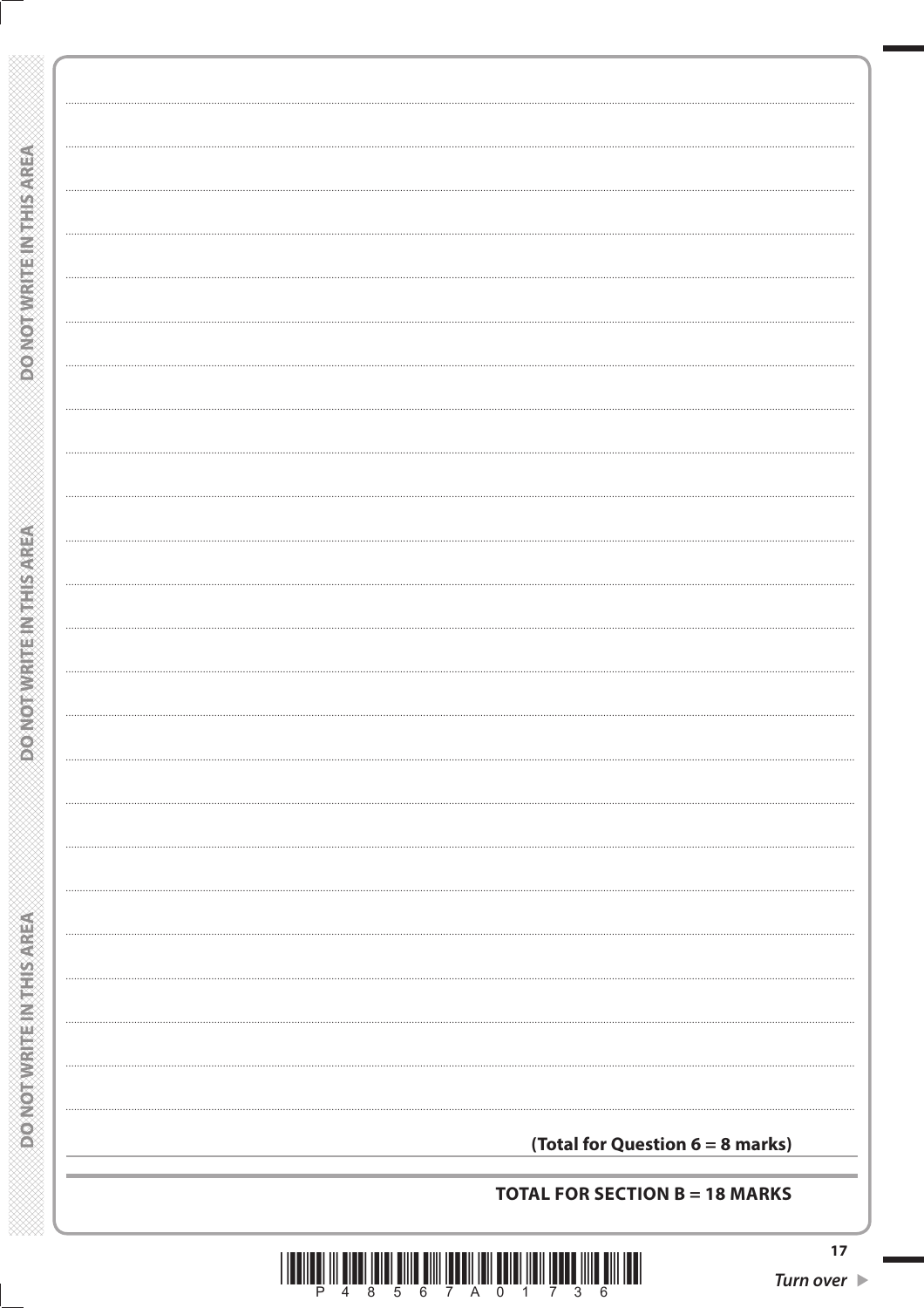

**BLANK PAGE**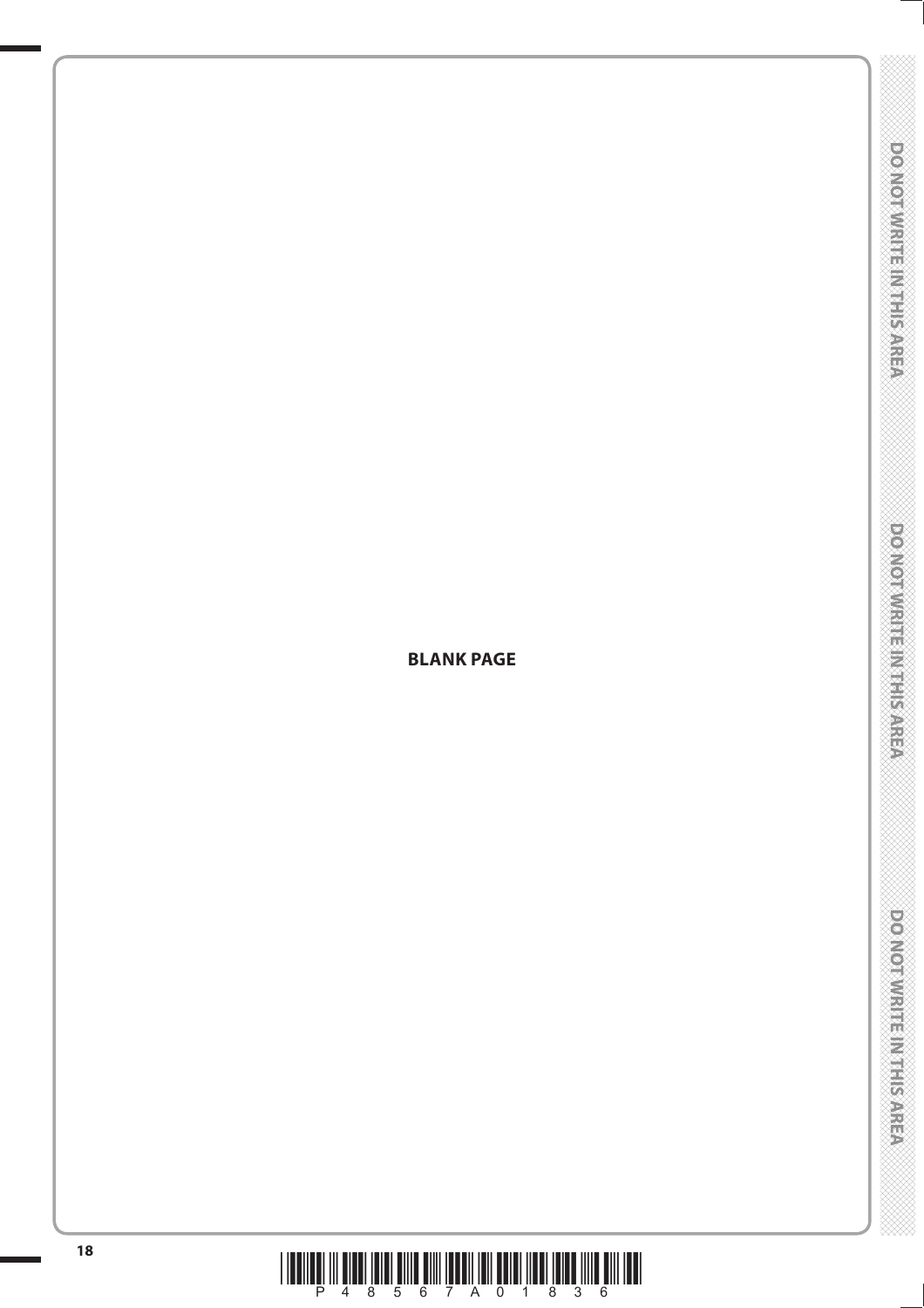|                               | <b>SECTION C: BIOLOGICAL PSYCHOLOGY</b>                                                                                  |     |  |  |  |
|-------------------------------|--------------------------------------------------------------------------------------------------------------------------|-----|--|--|--|
|                               | Describe how recreational drugs change the way neurotransmitters operate within<br>$\overline{\mathbf{z}}$<br>the brain. | (2) |  |  |  |
| <b>DO NOTWRITE INTERSAREA</b> |                                                                                                                          |     |  |  |  |
|                               |                                                                                                                          |     |  |  |  |
|                               |                                                                                                                          |     |  |  |  |
|                               |                                                                                                                          |     |  |  |  |
| <b>DOMORATE IN STREET</b>     |                                                                                                                          |     |  |  |  |
|                               | (Total for Question 7 = 2 marks)                                                                                         |     |  |  |  |
|                               |                                                                                                                          |     |  |  |  |
| <b>ABRASHIMALBUMALOWOO</b>    |                                                                                                                          |     |  |  |  |
|                               |                                                                                                                          |     |  |  |  |

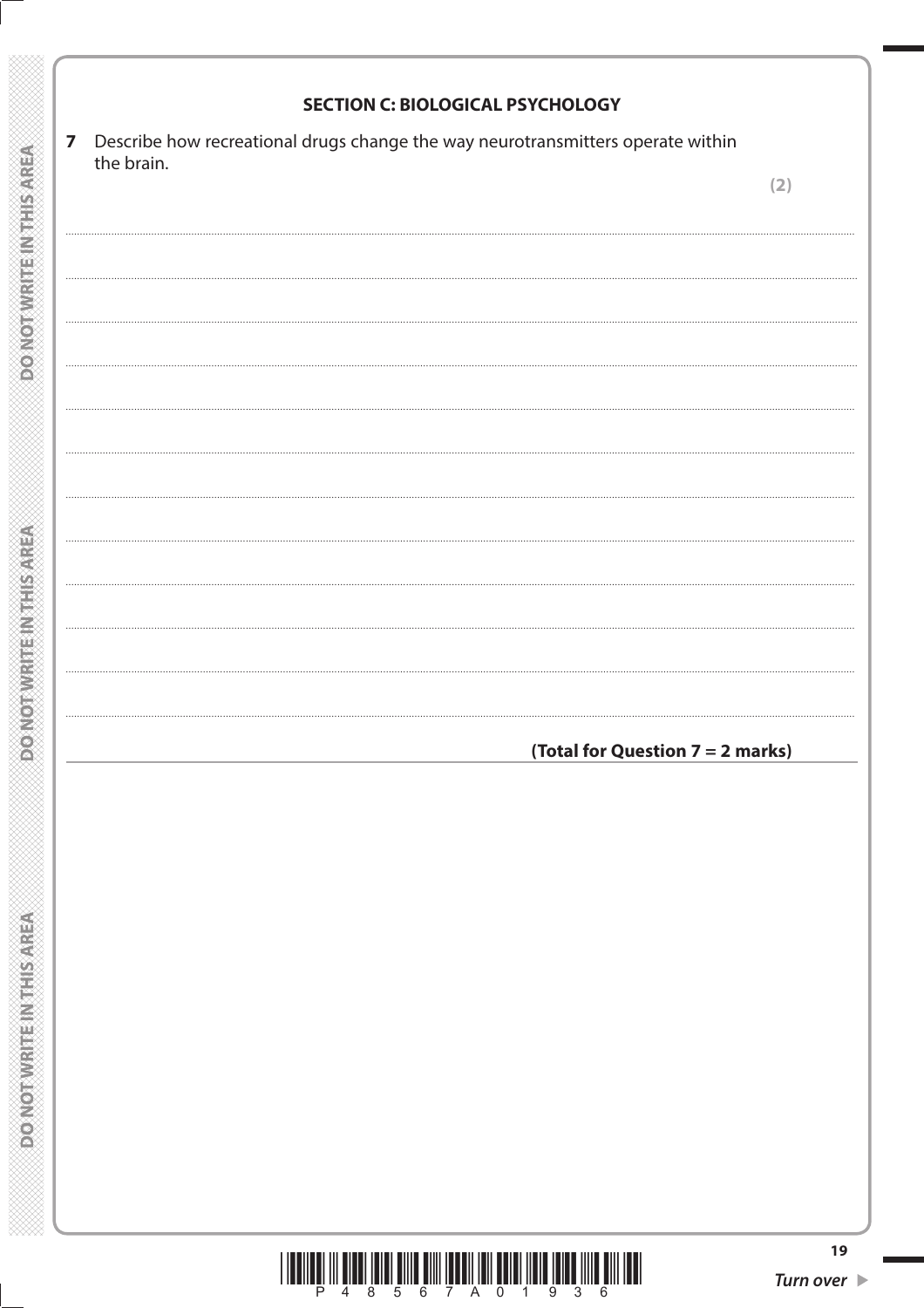**8** Nadiya and Tamal are analysing data they have gathered about students' exam scores and the number of missed classes.

|                                                                  | <b>Exam score</b> | <b>Number of missed</b> |  |
|------------------------------------------------------------------|-------------------|-------------------------|--|
| <b>Table 3</b> shows the raw data from Nadiya and Tamal's study. |                   |                         |  |

| <b>Exam score</b> | Number of missed<br>classes |  |  |
|-------------------|-----------------------------|--|--|
| 70                | 8                           |  |  |
| 80                | 6                           |  |  |
| 40                | 18                          |  |  |
| 20                | 20                          |  |  |
| 95                | 3                           |  |  |
| 100               | 4                           |  |  |
| 50                | 14                          |  |  |
| 65                | 10                          |  |  |
| 65                | 12                          |  |  |
| 55                | 12                          |  |  |

**Table 3**

**DO NOTWRITE INTHISAREA** 

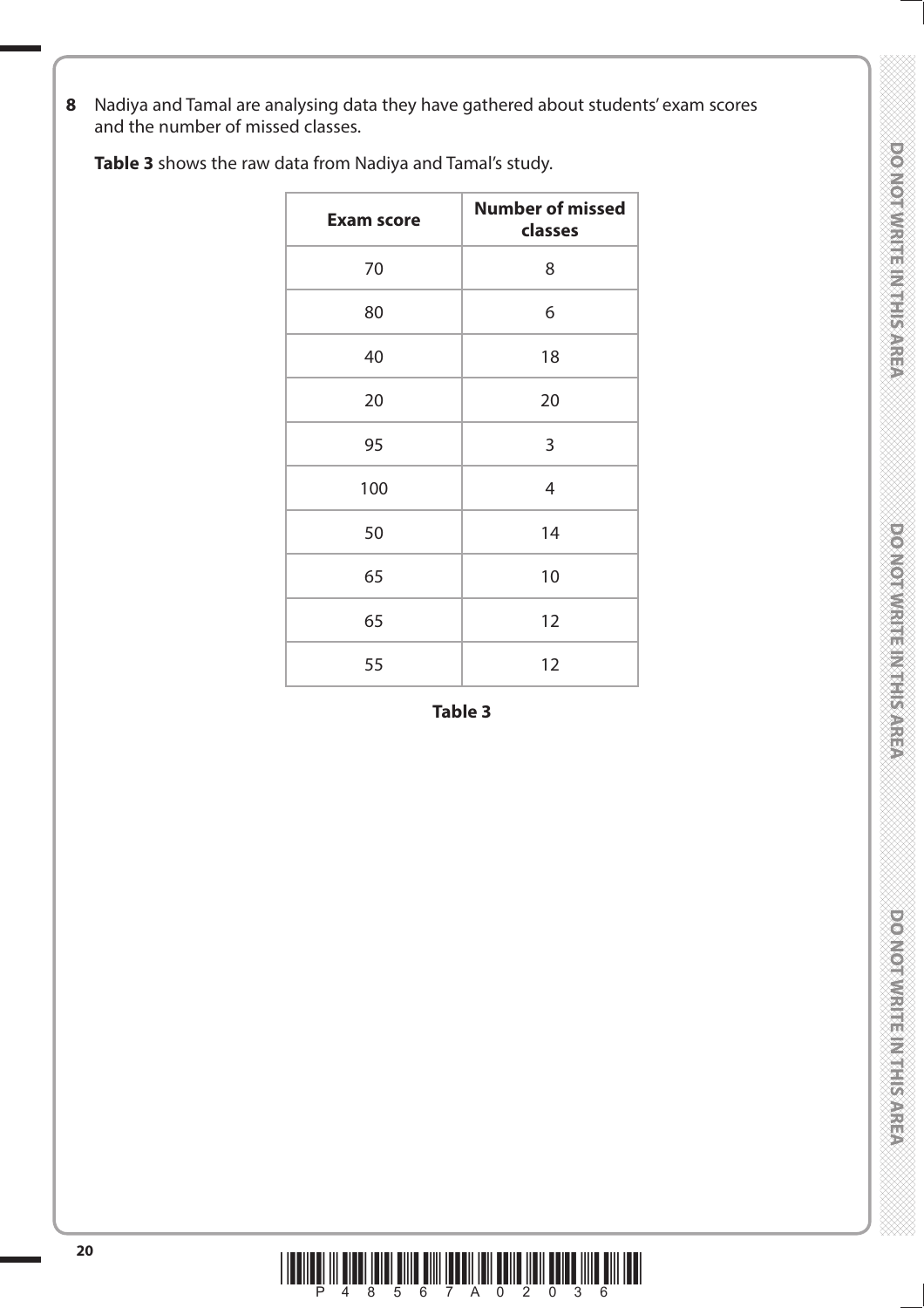**DO NOT WRITE IN THIS AREA** 

**DONOT WRIGHT NITHS AND** 

**DONOT WRITEIN THIS AREA** 

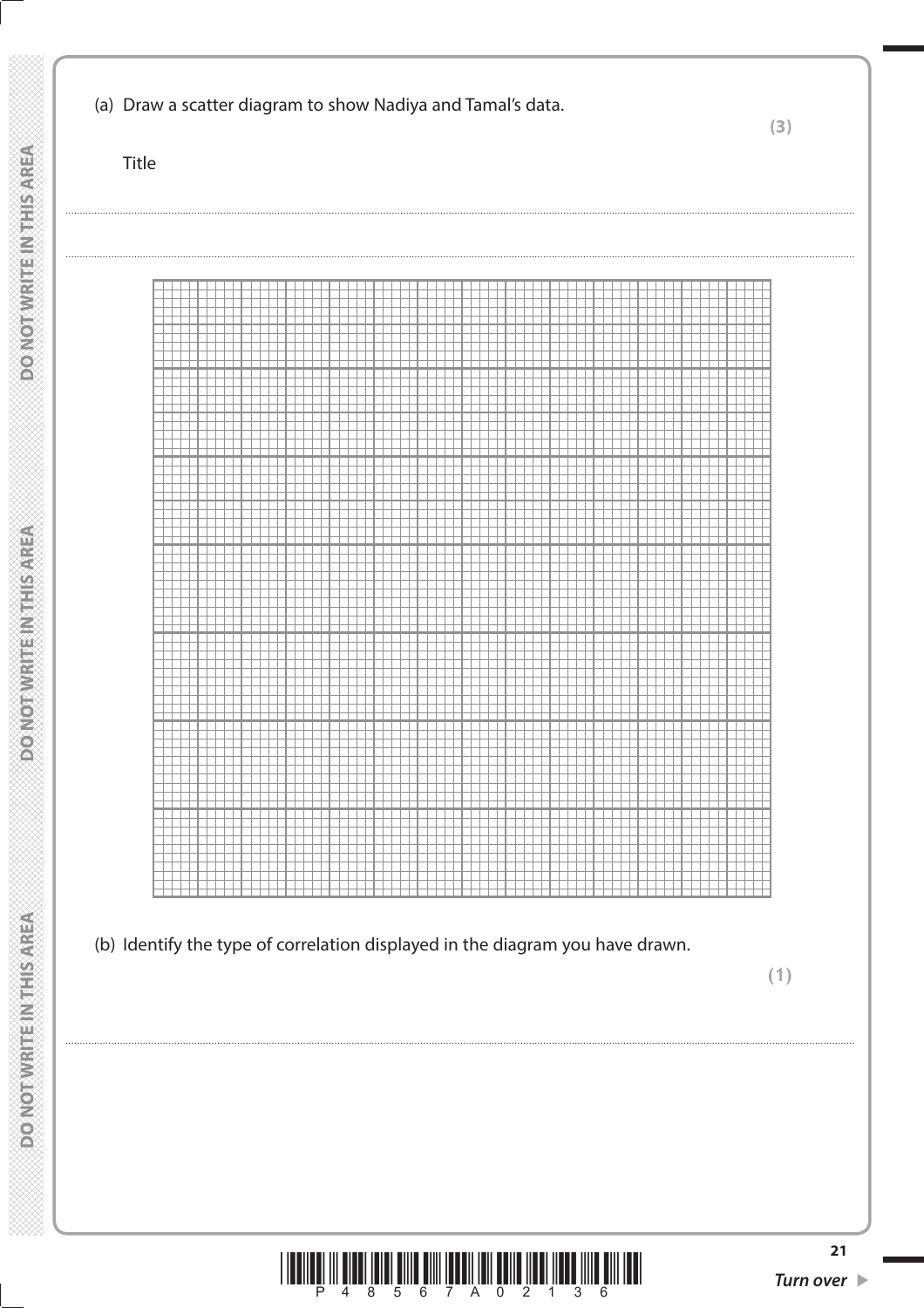| <b>CONTROL</b>                 |
|--------------------------------|
|                                |
|                                |
|                                |
|                                |
|                                |
|                                |
|                                |
|                                |
|                                |
|                                |
|                                |
|                                |
|                                |
|                                |
|                                |
|                                |
|                                |
|                                |
| <b><i><b>RANDERING</b></i></b> |
|                                |
|                                |
|                                |
|                                |
|                                |
|                                |
|                                |
|                                |
|                                |
|                                |
|                                |
|                                |
|                                |
|                                |
|                                |
|                                |
|                                |
|                                |
| くちょう しょう                       |
|                                |
|                                |
|                                |
|                                |
|                                |
|                                |
|                                |
|                                |
|                                |
|                                |
|                                |
|                                |
|                                |
|                                |
|                                |
|                                |
|                                |
|                                |
|                                |
|                                |
|                                |
|                                |
|                                |
|                                |
|                                |
|                                |
|                                |
|                                |
|                                |
|                                |
|                                |
|                                |
|                                |
|                                |
|                                |
|                                |

 $(2)$ 

(Total for Question  $8 = 6$  marks)

**DONOTWINES MARKSAREA** 



Nadiya and Tamal used Spearman's rho to analyse their data.

(c) State two reasons why they used Spearman's rho.

 $\boldsymbol{9}$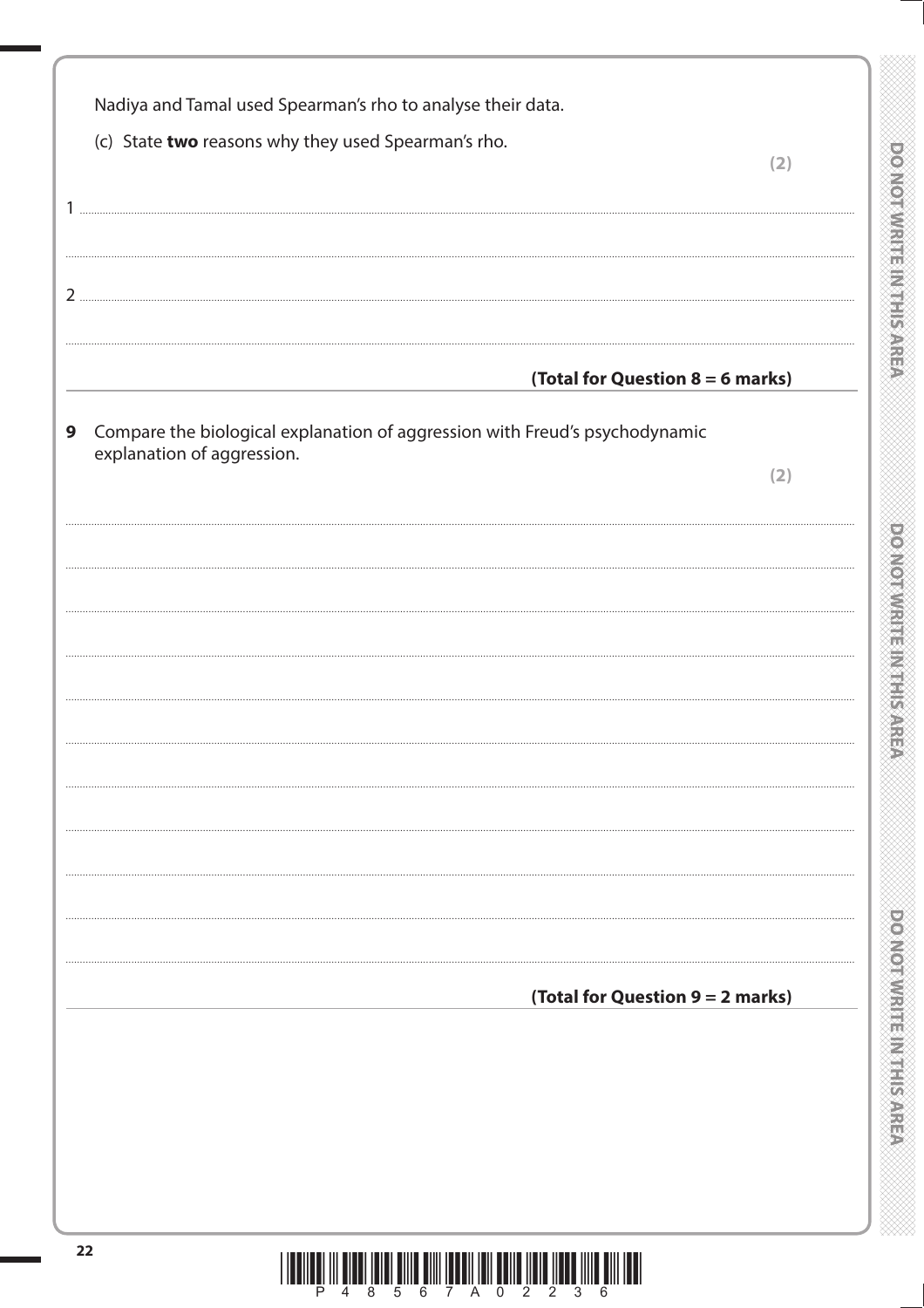| biological psychology.                                             |     |
|--------------------------------------------------------------------|-----|
| Evaluate one twin study you have covered in biological psychology. | (8) |
|                                                                    |     |
|                                                                    |     |
|                                                                    |     |
|                                                                    |     |
|                                                                    |     |
|                                                                    |     |
|                                                                    |     |
|                                                                    |     |
|                                                                    |     |
|                                                                    |     |
|                                                                    |     |
|                                                                    |     |
|                                                                    |     |
|                                                                    |     |
|                                                                    |     |
|                                                                    |     |
|                                                                    |     |
|                                                                    |     |
|                                                                    |     |
|                                                                    |     |
|                                                                    |     |
|                                                                    |     |
|                                                                    |     |
|                                                                    |     |
|                                                                    |     |
|                                                                    |     |
|                                                                    |     |
|                                                                    |     |
|                                                                    |     |
|                                                                    |     |
|                                                                    |     |
|                                                                    |     |
|                                                                    |     |
|                                                                    |     |
|                                                                    |     |

**DO NOT WRITE IN THIS AREA** 

DO NOT WRITE IN THIS AREA

**BONOTWRITEINTHISAREA**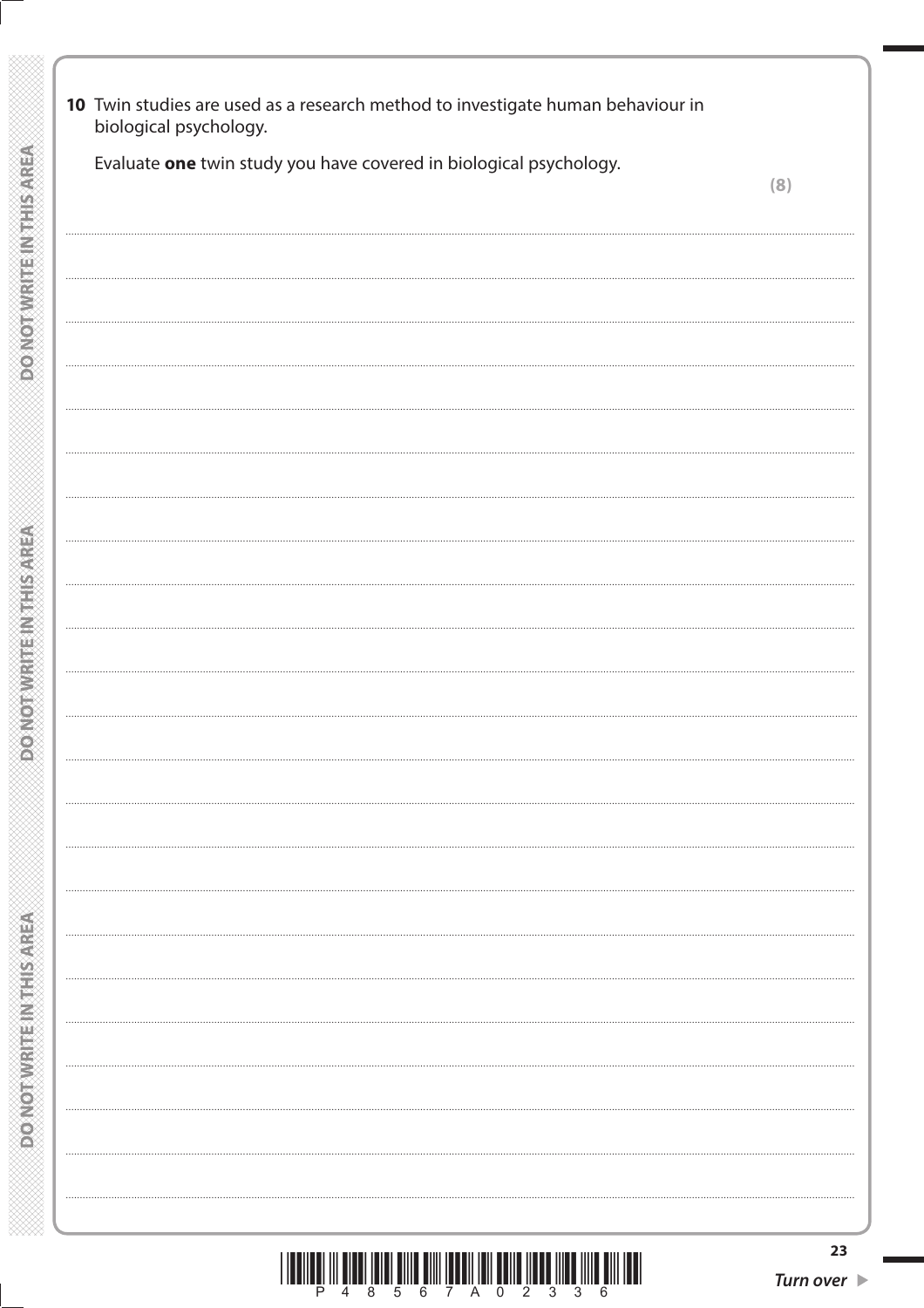|   |   |   |   |  | j     |
|---|---|---|---|--|-------|
|   |   |   |   |  | ֠     |
|   |   |   |   |  |       |
|   |   |   |   |  |       |
|   |   |   |   |  |       |
|   |   |   |   |  |       |
|   |   | j |   |  |       |
|   | Ì |   |   |  | l     |
|   |   |   |   |  |       |
| ¥ |   |   |   |  |       |
|   |   |   |   |  |       |
| î |   |   | ú |  |       |
|   |   |   |   |  | ׇ֠֕֡֡ |
|   |   |   | b |  | š     |
| į |   |   |   |  | ì     |
|   |   |   |   |  |       |
| ı |   |   |   |  | j     |
|   |   |   |   |  | l     |
|   |   |   |   |  |       |
| ì |   |   |   |  |       |
| j |   |   |   |  |       |
|   |   |   |   |  | ֠     |
| ì |   |   |   |  |       |
| ø |   |   |   |  | l     |
|   | ≃ |   |   |  |       |
|   |   |   |   |  | l     |
| ı |   |   |   |  |       |
|   |   |   |   |  | š     |
| j |   |   |   |  | ì     |
|   |   |   |   |  |       |
| û |   |   |   |  | j     |
|   |   |   | í |  | S     |
|   | ä |   | i |  |       |
| ò |   |   |   |  |       |
|   |   |   |   |  |       |
|   |   |   |   |  |       |
|   | ≚ |   |   |  |       |
|   |   |   |   |  |       |
| ¥ |   |   |   |  | l     |
| ì |   |   |   |  | l     |
| j |   |   | í |  |       |
|   |   |   |   |  |       |
|   |   |   | I |  |       |
|   |   |   |   |  |       |
| Í |   |   |   |  |       |
|   |   |   |   |  | í     |
| ä |   |   |   |  |       |
| ï |   |   |   |  |       |
|   |   |   |   |  |       |
| ï |   |   |   |  |       |
|   |   | l |   |  |       |
|   |   |   |   |  |       |
|   |   |   |   |  |       |
| ì |   |   |   |  |       |
|   |   |   |   |  |       |
|   |   |   |   |  | ֚֚֡   |
|   |   |   |   |  |       |
|   |   |   |   |  |       |

# (Total for Question 10 = 8 marks) **TOTAL FOR SECTION C = 18 MARKS**  $24$  $\begin{array}{c} \text{if} \ \text{if} \ \text{if} \ \text{if} \ \text{if} \ \text{if} \ \text{if} \ \text{if} \ \text{if} \ \text{if} \ \text{if} \ \text{if} \ \text{if} \ \text{if} \ \text{if} \ \text{if} \ \text{if} \ \text{if} \ \text{if} \ \text{if} \ \text{if} \ \text{if} \ \text{if} \ \text{if} \ \text{if} \ \text{if} \ \text{if} \ \text{if} \ \text{if} \ \text{if} \ \text{if} \ \text{if} \ \text{if} \ \text{if} \ \text{if} \ \text{$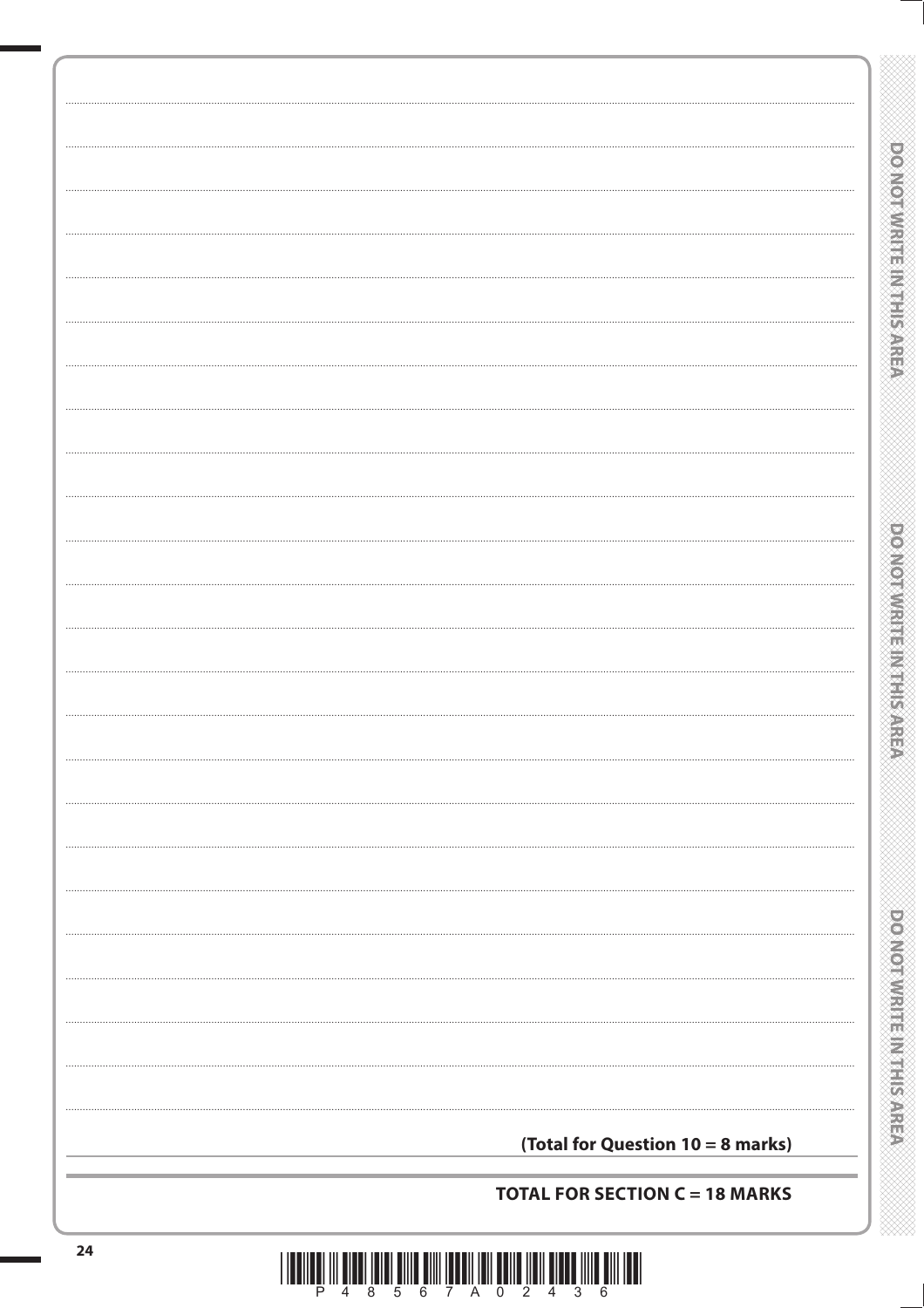| <b>SECTION D: LEARNING THEORIES</b>                                                |     |
|------------------------------------------------------------------------------------|-----|
| 11 Classical conditioning uses many terms to explain the acquisition of behaviour. |     |
| Define the terms 'unconditioned response (UCR)' and 'extinction'.                  |     |
|                                                                                    | (2) |
| Unconditioned response (UCR)                                                       |     |
|                                                                                    |     |
|                                                                                    |     |
|                                                                                    |     |
|                                                                                    |     |
|                                                                                    |     |
| Extinction                                                                         |     |
|                                                                                    |     |
|                                                                                    |     |
|                                                                                    |     |
|                                                                                    |     |
|                                                                                    |     |
|                                                                                    |     |
| (Total for Question 11 = 2 marks)                                                  |     |
|                                                                                    |     |
|                                                                                    |     |
|                                                                                    |     |
|                                                                                    |     |
|                                                                                    |     |
|                                                                                    |     |
|                                                                                    |     |
|                                                                                    |     |
|                                                                                    |     |
|                                                                                    |     |
|                                                                                    |     |



**PONOTWEIGHTMTHIS AREA** 

**DO NOT WRITE IN THIS AREA**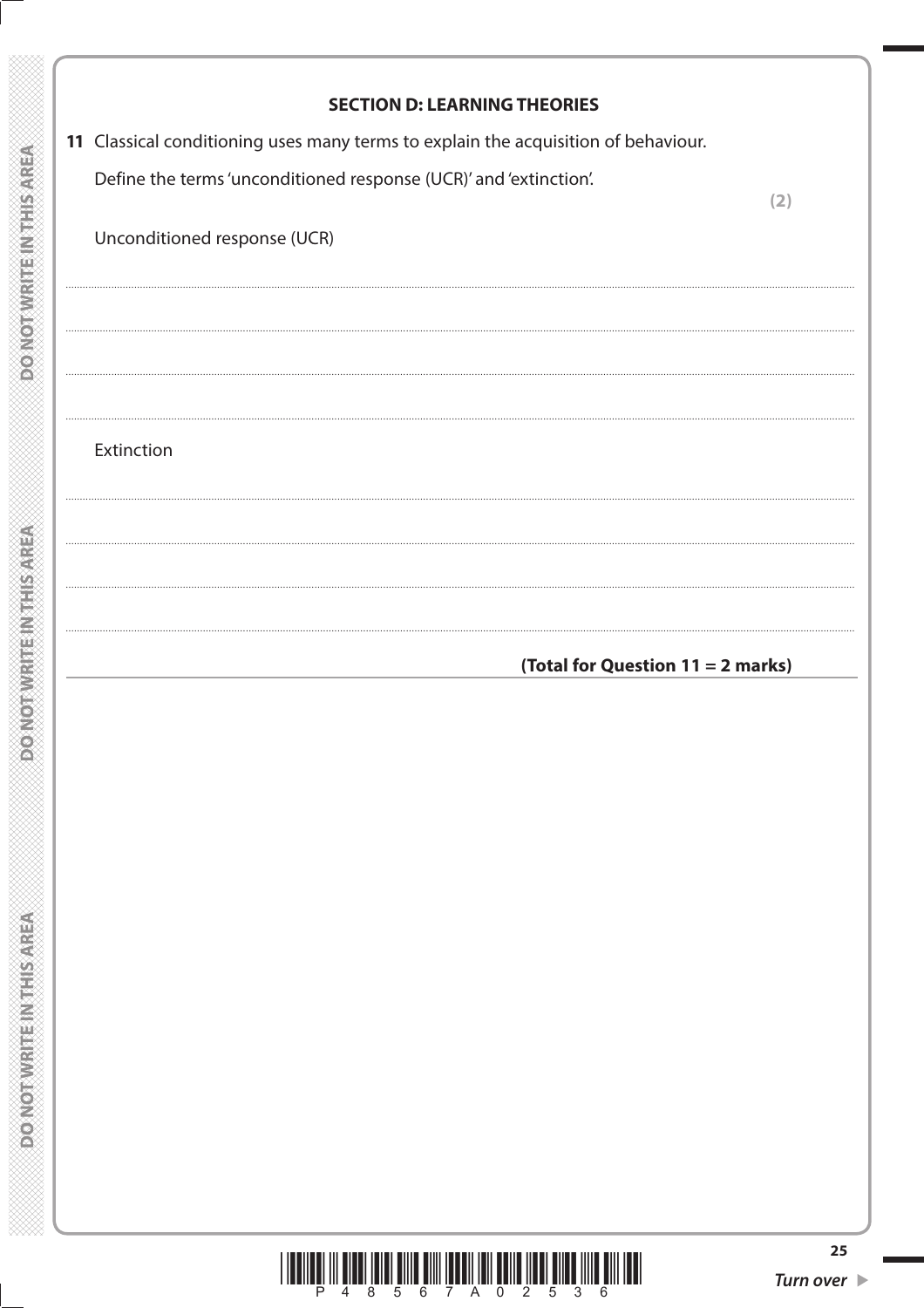| Explain the practical issues of using animals in psychological research. |                                   | (4) |
|--------------------------------------------------------------------------|-----------------------------------|-----|
|                                                                          |                                   |     |
|                                                                          |                                   |     |
|                                                                          |                                   |     |
|                                                                          |                                   |     |
|                                                                          |                                   |     |
|                                                                          |                                   |     |
|                                                                          |                                   |     |
|                                                                          |                                   |     |
|                                                                          |                                   |     |
|                                                                          |                                   |     |
|                                                                          |                                   |     |
|                                                                          |                                   |     |
|                                                                          |                                   |     |
|                                                                          |                                   |     |
|                                                                          | (Total for Question 12 = 4 marks) |     |
|                                                                          |                                   |     |
|                                                                          |                                   |     |
|                                                                          |                                   |     |
|                                                                          |                                   |     |
|                                                                          |                                   |     |
|                                                                          |                                   |     |
|                                                                          |                                   |     |
|                                                                          |                                   |     |
|                                                                          |                                   |     |
|                                                                          |                                   |     |
|                                                                          |                                   |     |
|                                                                          |                                   |     |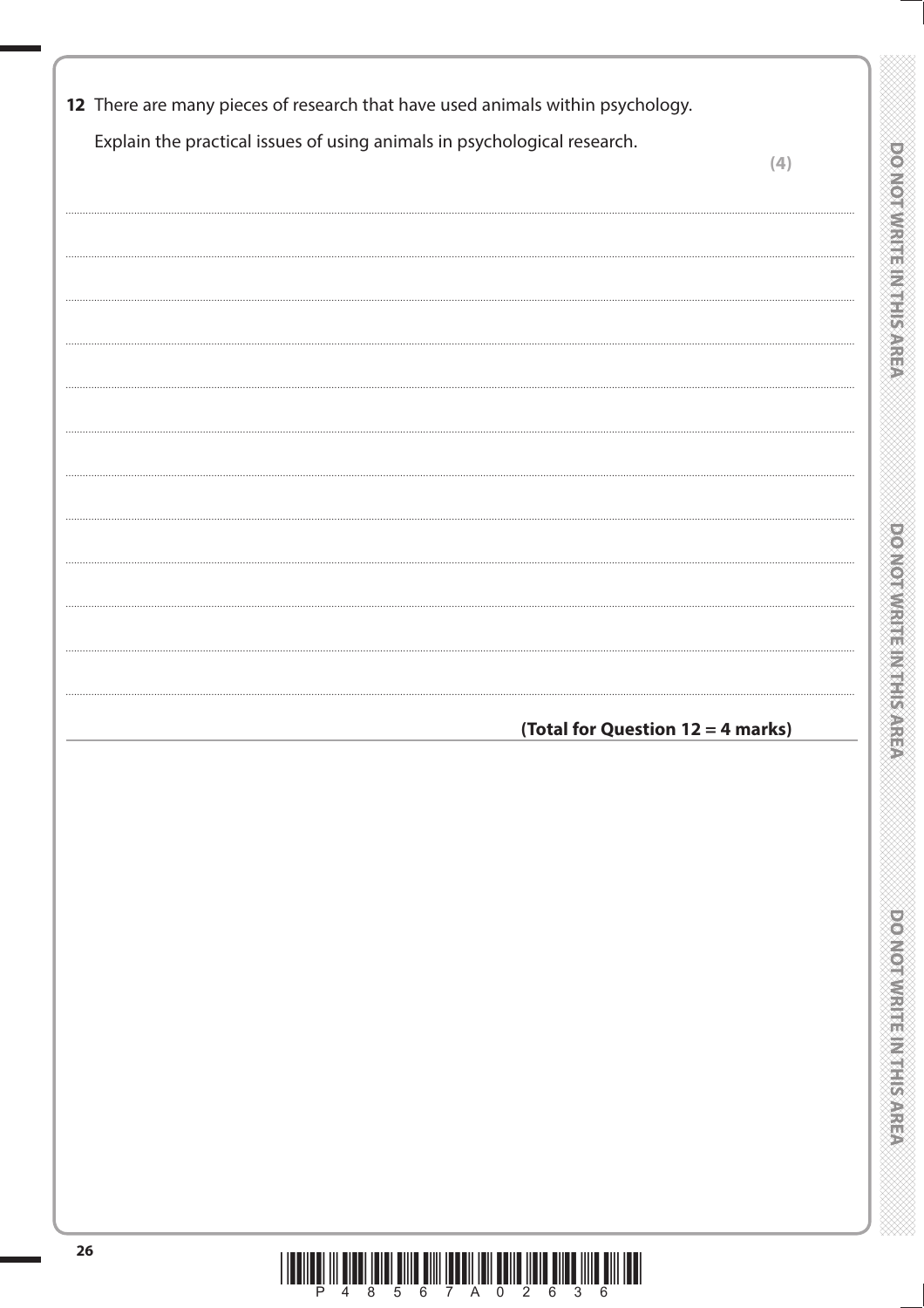|                                                                                                                                                                                                                     |                                   | (3) |  |  |  |
|---------------------------------------------------------------------------------------------------------------------------------------------------------------------------------------------------------------------|-----------------------------------|-----|--|--|--|
| 13 You and a friend are undertaking an observation to see how many people in a<br>supermarket help you to reach something on the top shelf.<br>Describe how you would carry out the observation in the supermarket. |                                   |     |  |  |  |
|                                                                                                                                                                                                                     |                                   |     |  |  |  |
|                                                                                                                                                                                                                     |                                   |     |  |  |  |
|                                                                                                                                                                                                                     |                                   |     |  |  |  |
|                                                                                                                                                                                                                     |                                   |     |  |  |  |
|                                                                                                                                                                                                                     |                                   |     |  |  |  |
|                                                                                                                                                                                                                     |                                   |     |  |  |  |
|                                                                                                                                                                                                                     | (Total for Question 13 = 3 marks) |     |  |  |  |
|                                                                                                                                                                                                                     |                                   |     |  |  |  |
|                                                                                                                                                                                                                     |                                   |     |  |  |  |
|                                                                                                                                                                                                                     |                                   |     |  |  |  |
|                                                                                                                                                                                                                     |                                   |     |  |  |  |
|                                                                                                                                                                                                                     |                                   |     |  |  |  |
|                                                                                                                                                                                                                     |                                   |     |  |  |  |
|                                                                                                                                                                                                                     |                                   |     |  |  |  |
|                                                                                                                                                                                                                     |                                   |     |  |  |  |
|                                                                                                                                                                                                                     |                                   |     |  |  |  |
|                                                                                                                                                                                                                     |                                   |     |  |  |  |
|                                                                                                                                                                                                                     |                                   |     |  |  |  |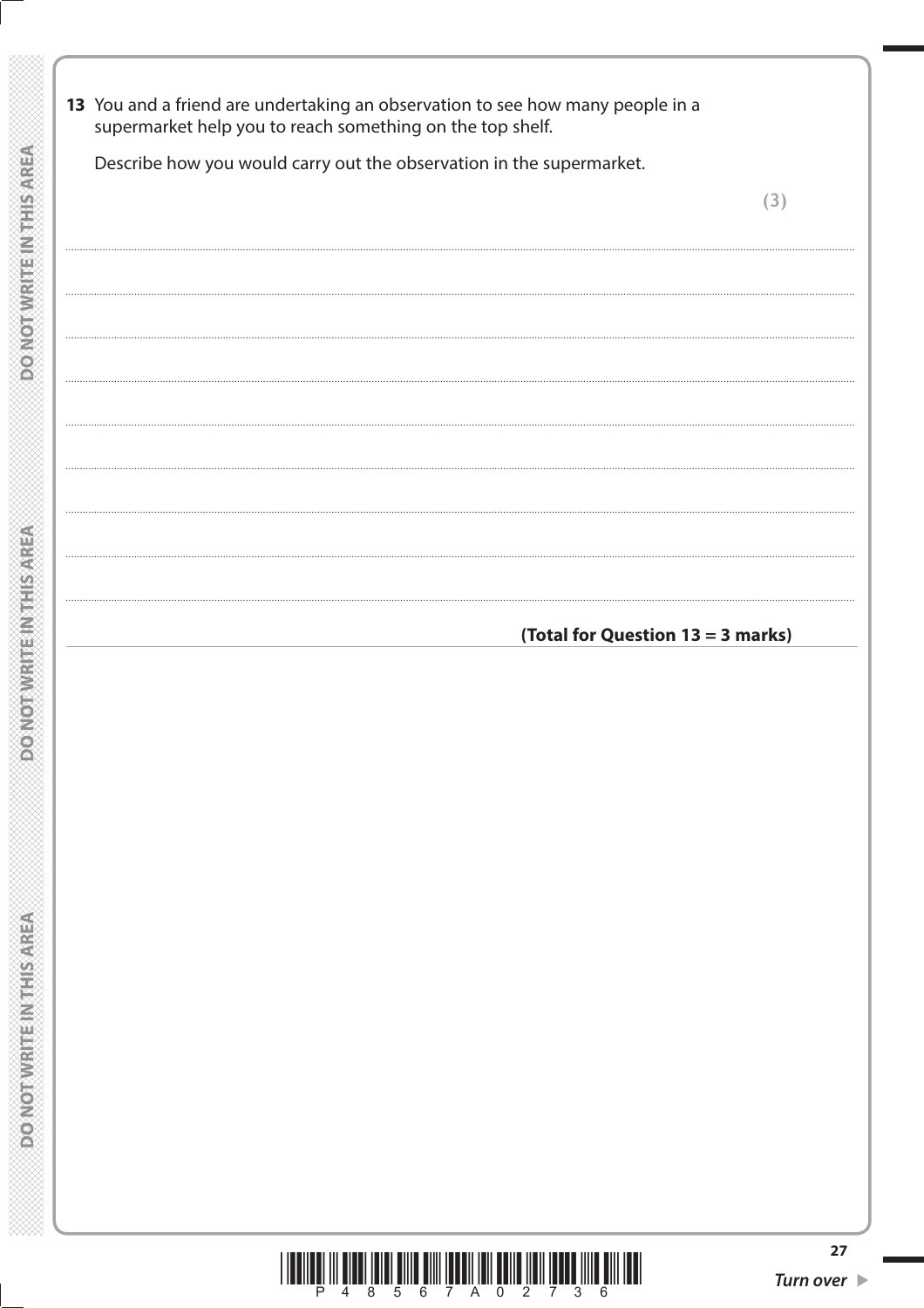|     | 14 Learning theories have been used to explain key questions of relevance to today's  |                                    |
|-----|---------------------------------------------------------------------------------------|------------------------------------|
|     | society.                                                                              |                                    |
|     |                                                                                       |                                    |
|     | Discuss the key question for society you have studied using concepts, theories and/or | $\overline{0}$                     |
|     |                                                                                       |                                    |
|     | research from learning theories.                                                      | <b>Norwich Hall Millingwagen</b>   |
|     |                                                                                       | (8)                                |
|     |                                                                                       |                                    |
|     | Key question                                                                          |                                    |
|     |                                                                                       |                                    |
|     |                                                                                       |                                    |
|     |                                                                                       |                                    |
|     |                                                                                       |                                    |
|     |                                                                                       |                                    |
|     |                                                                                       |                                    |
|     |                                                                                       |                                    |
|     |                                                                                       |                                    |
|     |                                                                                       |                                    |
|     |                                                                                       |                                    |
|     |                                                                                       |                                    |
|     |                                                                                       |                                    |
|     |                                                                                       |                                    |
|     |                                                                                       |                                    |
|     |                                                                                       |                                    |
|     |                                                                                       |                                    |
|     |                                                                                       |                                    |
|     |                                                                                       |                                    |
|     |                                                                                       |                                    |
|     |                                                                                       |                                    |
|     |                                                                                       |                                    |
|     |                                                                                       |                                    |
|     |                                                                                       |                                    |
|     |                                                                                       | <b>PONDERN ENGINEERING</b>         |
|     |                                                                                       |                                    |
|     |                                                                                       |                                    |
|     |                                                                                       |                                    |
|     |                                                                                       |                                    |
|     |                                                                                       |                                    |
|     |                                                                                       |                                    |
|     |                                                                                       |                                    |
|     |                                                                                       |                                    |
|     |                                                                                       |                                    |
|     |                                                                                       |                                    |
|     |                                                                                       |                                    |
|     |                                                                                       |                                    |
|     |                                                                                       | .                                  |
|     |                                                                                       |                                    |
|     |                                                                                       | pository with the matrix of states |
|     |                                                                                       | .                                  |
|     |                                                                                       |                                    |
|     |                                                                                       |                                    |
|     |                                                                                       |                                    |
|     |                                                                                       |                                    |
|     |                                                                                       |                                    |
|     |                                                                                       |                                    |
|     |                                                                                       |                                    |
|     |                                                                                       |                                    |
|     |                                                                                       |                                    |
|     |                                                                                       |                                    |
|     |                                                                                       |                                    |
|     |                                                                                       |                                    |
|     |                                                                                       |                                    |
|     |                                                                                       |                                    |
|     |                                                                                       |                                    |
| n o |                                                                                       |                                    |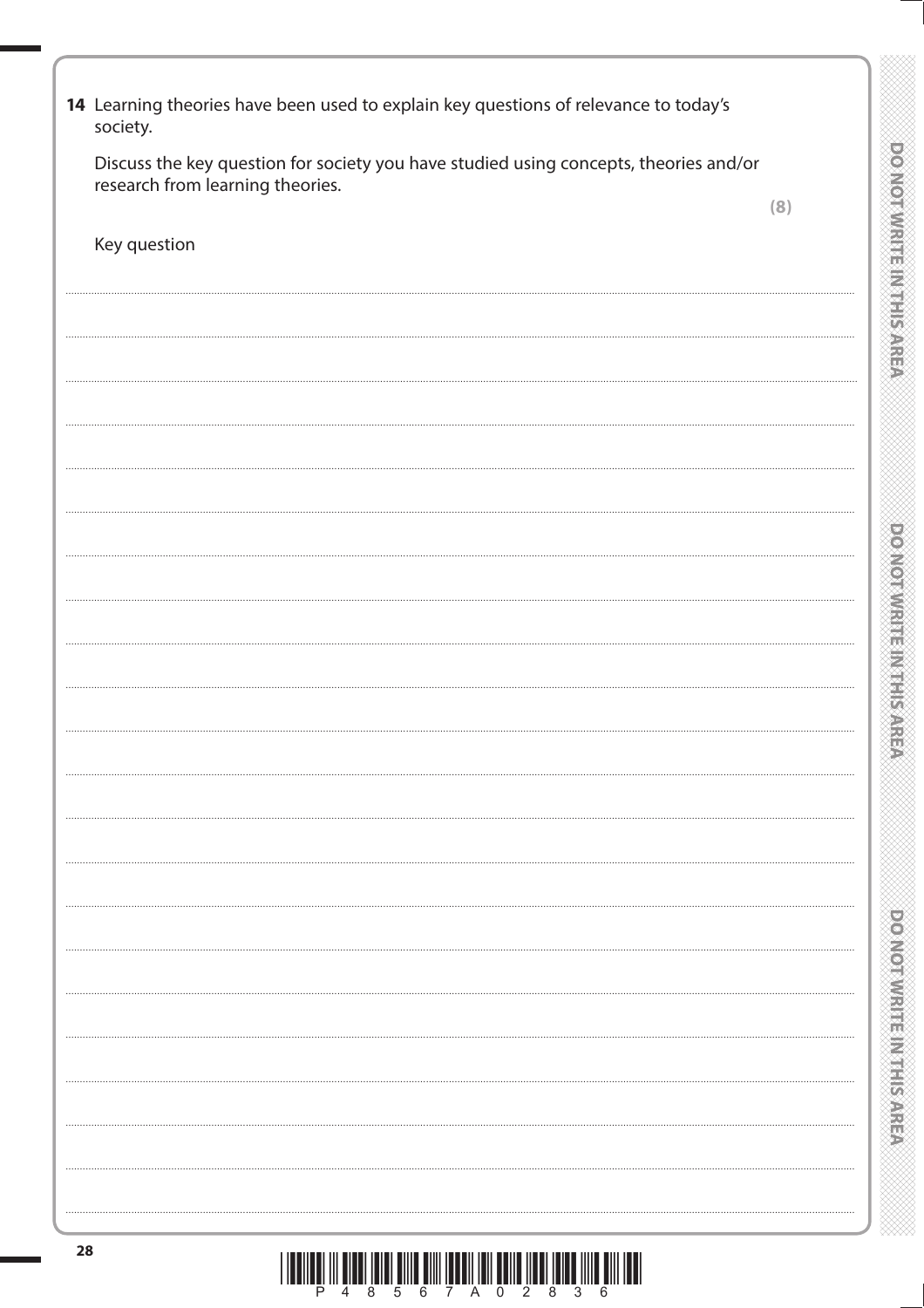| <b>DO NOTHER REINGERS AREA</b> |                                       |
|--------------------------------|---------------------------------------|
|                                |                                       |
|                                |                                       |
|                                |                                       |
|                                |                                       |
|                                |                                       |
|                                |                                       |
|                                |                                       |
|                                |                                       |
|                                |                                       |
|                                |                                       |
|                                |                                       |
|                                |                                       |
|                                |                                       |
|                                |                                       |
|                                |                                       |
|                                |                                       |
|                                |                                       |
|                                |                                       |
|                                |                                       |
|                                |                                       |
|                                |                                       |
|                                |                                       |
|                                |                                       |
|                                |                                       |
|                                |                                       |
|                                |                                       |
|                                |                                       |
|                                |                                       |
|                                |                                       |
|                                |                                       |
|                                |                                       |
|                                |                                       |
|                                |                                       |
|                                |                                       |
|                                |                                       |
|                                |                                       |
|                                |                                       |
|                                |                                       |
|                                |                                       |
|                                |                                       |
|                                |                                       |
|                                |                                       |
| <b>CERTIFICATE AND ALCOHOL</b> |                                       |
|                                |                                       |
|                                |                                       |
|                                |                                       |
|                                |                                       |
|                                |                                       |
|                                |                                       |
|                                |                                       |
|                                |                                       |
|                                |                                       |
|                                |                                       |
|                                |                                       |
|                                |                                       |
|                                |                                       |
|                                |                                       |
|                                |                                       |
|                                |                                       |
|                                |                                       |
|                                |                                       |
|                                |                                       |
|                                |                                       |
|                                |                                       |
|                                |                                       |
|                                |                                       |
|                                |                                       |
|                                |                                       |
|                                |                                       |
|                                |                                       |
|                                |                                       |
|                                |                                       |
|                                |                                       |
|                                |                                       |
|                                |                                       |
|                                |                                       |
|                                |                                       |
|                                |                                       |
|                                |                                       |
|                                |                                       |
|                                |                                       |
|                                |                                       |
|                                |                                       |
|                                |                                       |
|                                |                                       |
|                                |                                       |
|                                |                                       |
|                                |                                       |
|                                |                                       |
|                                |                                       |
|                                |                                       |
| <b>POINCREASEMENT REPORTS</b>  |                                       |
|                                | (Total for Question 14 = 8 marks)     |
|                                |                                       |
|                                |                                       |
|                                |                                       |
|                                | <b>TOTAL FOR SECTION D = 17 MARKS</b> |
|                                |                                       |
|                                |                                       |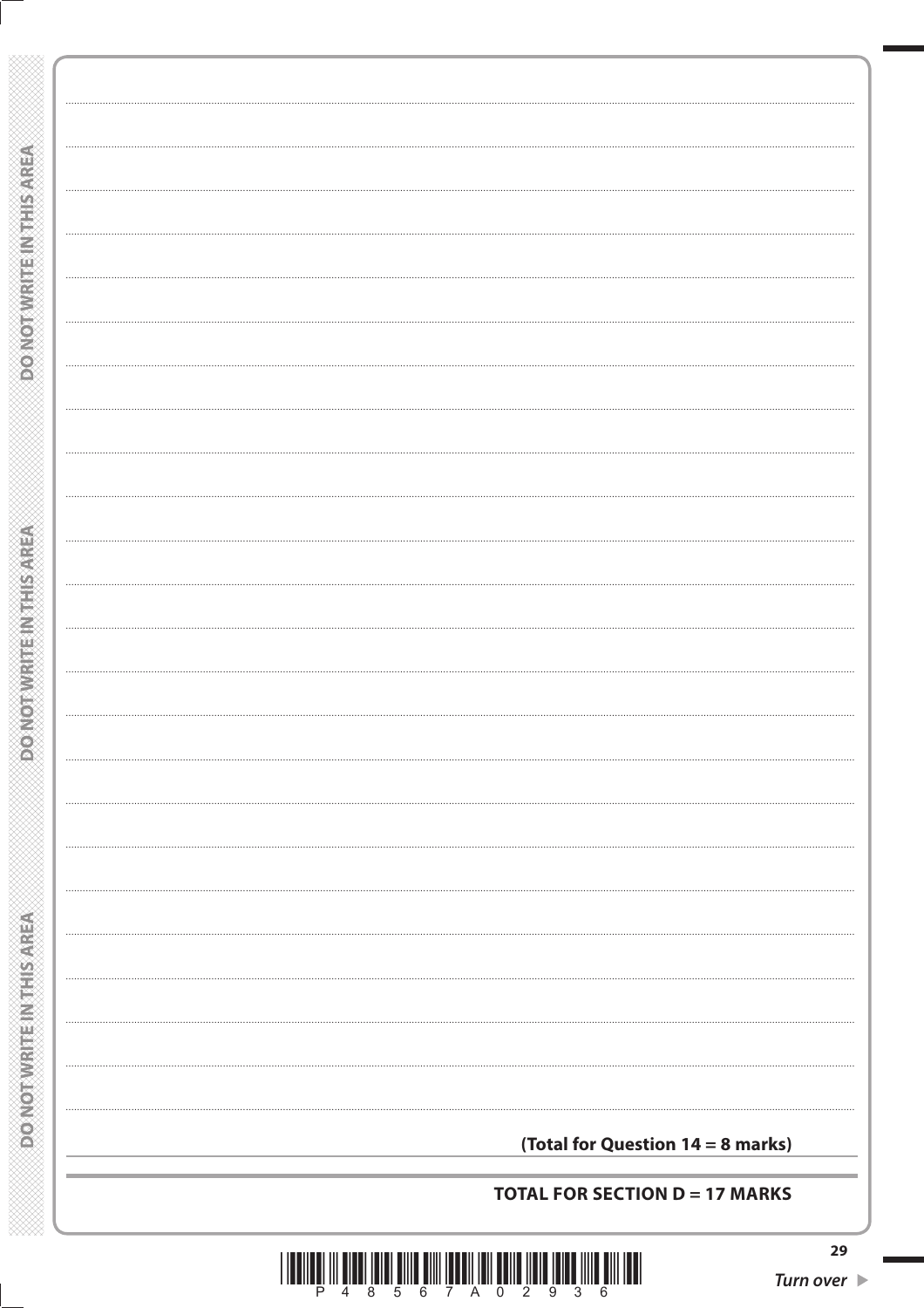| <b>SECTION E: ISSUES AND DEBATES</b>                                                              |     |  |  |  |  |
|---------------------------------------------------------------------------------------------------|-----|--|--|--|--|
| 15 Cognitive psychology is about the role of cognition/cognitive processes in human<br>behaviour. |     |  |  |  |  |
| Assess whether cognitive psychology is reductionist.                                              |     |  |  |  |  |
|                                                                                                   | (8) |  |  |  |  |
|                                                                                                   |     |  |  |  |  |
|                                                                                                   |     |  |  |  |  |
|                                                                                                   |     |  |  |  |  |
|                                                                                                   |     |  |  |  |  |
|                                                                                                   |     |  |  |  |  |
|                                                                                                   |     |  |  |  |  |
|                                                                                                   |     |  |  |  |  |
|                                                                                                   |     |  |  |  |  |
|                                                                                                   |     |  |  |  |  |
|                                                                                                   |     |  |  |  |  |
|                                                                                                   |     |  |  |  |  |
|                                                                                                   |     |  |  |  |  |
|                                                                                                   |     |  |  |  |  |
|                                                                                                   |     |  |  |  |  |
|                                                                                                   |     |  |  |  |  |
|                                                                                                   |     |  |  |  |  |
|                                                                                                   |     |  |  |  |  |
|                                                                                                   |     |  |  |  |  |
|                                                                                                   |     |  |  |  |  |
|                                                                                                   |     |  |  |  |  |
|                                                                                                   |     |  |  |  |  |
| 30                                                                                                |     |  |  |  |  |

DO NOT WRITE IN THE AREA

DOMOTWRITE INTHIS AREA

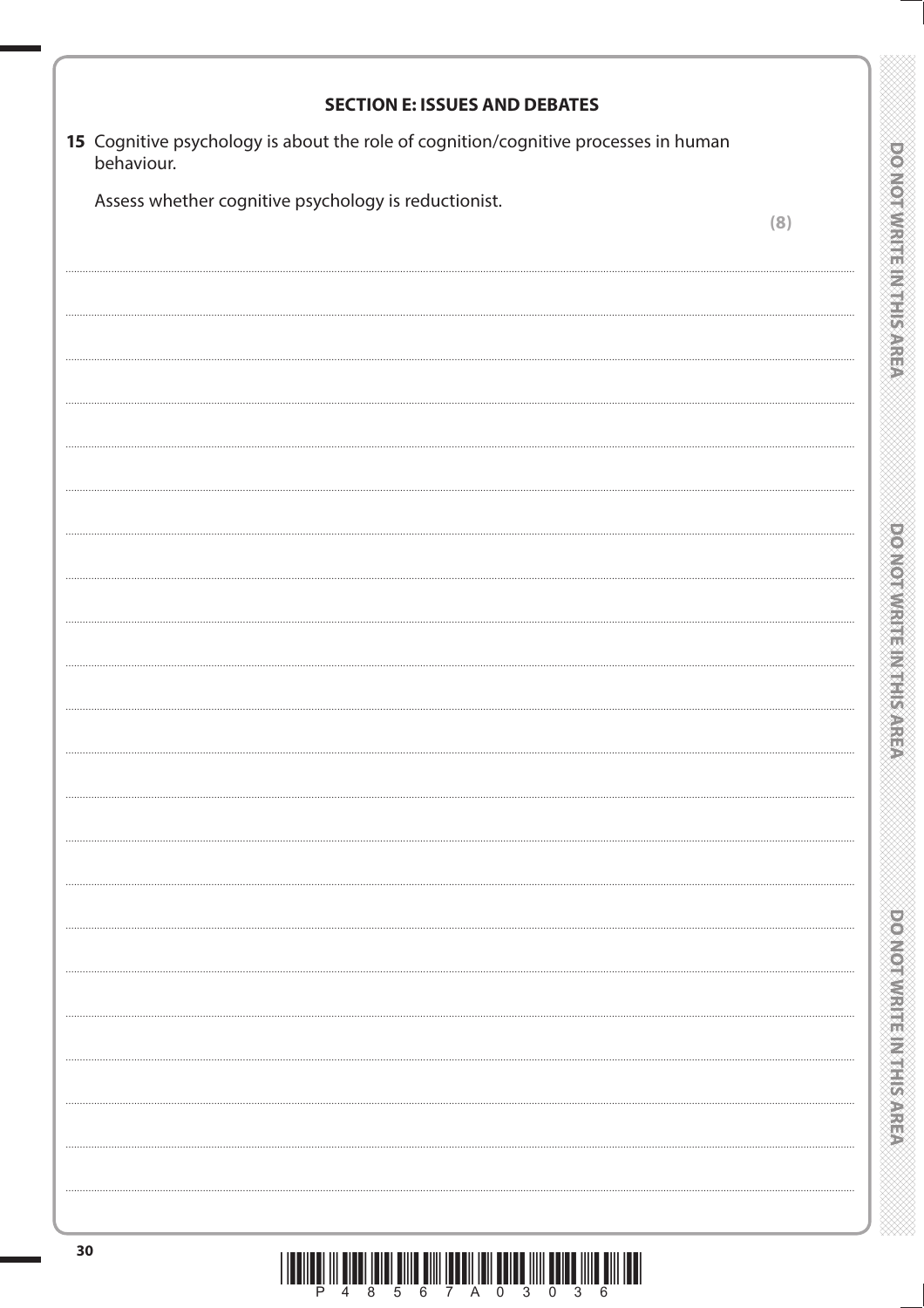| <b>DO NOTHER REPORTED AND</b> |                                   |
|-------------------------------|-----------------------------------|
|                               |                                   |
|                               |                                   |
|                               |                                   |
|                               |                                   |
|                               |                                   |
|                               |                                   |
|                               |                                   |
|                               |                                   |
|                               |                                   |
|                               |                                   |
|                               |                                   |
|                               |                                   |
|                               |                                   |
|                               |                                   |
| <b>MOTRWARE BINEED STATE</b>  |                                   |
|                               |                                   |
|                               |                                   |
|                               |                                   |
|                               |                                   |
|                               |                                   |
|                               |                                   |
|                               |                                   |
|                               |                                   |
|                               |                                   |
|                               |                                   |
|                               |                                   |
|                               |                                   |
|                               |                                   |
|                               |                                   |
|                               |                                   |
|                               |                                   |
|                               |                                   |
| ő                             |                                   |
| œ                             |                                   |
|                               |                                   |
|                               |                                   |
|                               |                                   |
|                               |                                   |
|                               |                                   |
|                               |                                   |
|                               |                                   |
|                               |                                   |
|                               |                                   |
|                               |                                   |
|                               |                                   |
|                               |                                   |
|                               |                                   |
|                               |                                   |
|                               |                                   |
|                               |                                   |
|                               |                                   |
|                               |                                   |
|                               |                                   |
|                               |                                   |
|                               |                                   |
|                               |                                   |
|                               |                                   |
|                               |                                   |
|                               |                                   |
|                               |                                   |
|                               |                                   |
|                               |                                   |
|                               |                                   |
|                               |                                   |
|                               |                                   |
|                               |                                   |
|                               |                                   |
|                               |                                   |
| <b>PONOTWATEINTHISAREA</b>    |                                   |
|                               |                                   |
|                               |                                   |
|                               |                                   |
|                               |                                   |
|                               | (Total for Question 15 = 8 marks) |
|                               |                                   |
|                               |                                   |

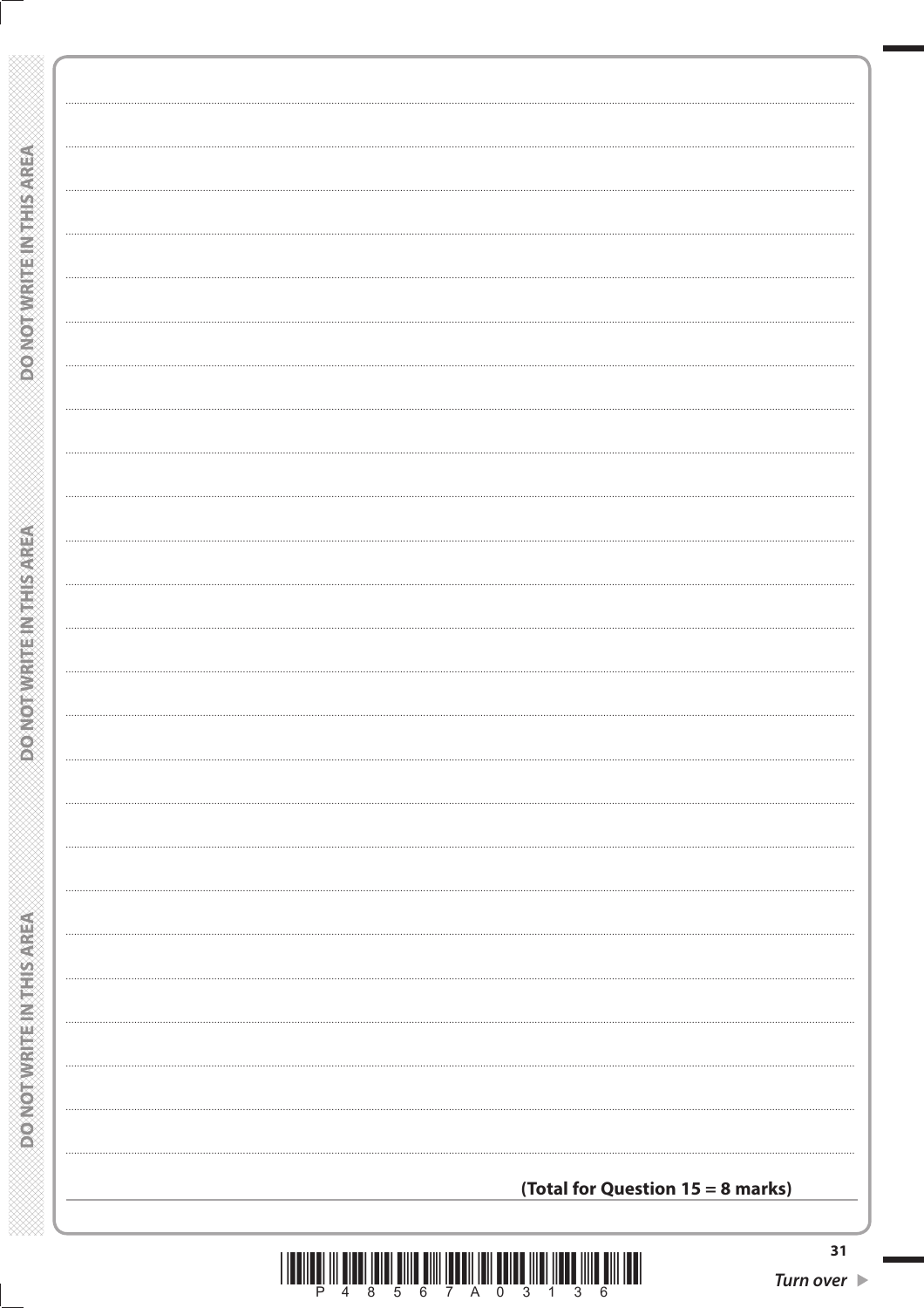| 16 Matt is 16 years old and has been getting into fights when he goes out with his<br>friends. His mother blames his friends, however Matt denies this and says he cannot<br>control his own behaviour. | $\circ$<br>$\bullet$              |
|---------------------------------------------------------------------------------------------------------------------------------------------------------------------------------------------------------|-----------------------------------|
| Evaluate how far social and biological psychology can explain Matt's behaviour. You<br>must make reference to the context in your answer.                                                               | <b>NORMALISM STREET</b><br>(12)   |
|                                                                                                                                                                                                         |                                   |
|                                                                                                                                                                                                         |                                   |
|                                                                                                                                                                                                         |                                   |
|                                                                                                                                                                                                         |                                   |
|                                                                                                                                                                                                         |                                   |
|                                                                                                                                                                                                         |                                   |
|                                                                                                                                                                                                         | <b>PONDANT ENTERTAINMENT</b>      |
|                                                                                                                                                                                                         |                                   |
|                                                                                                                                                                                                         |                                   |
|                                                                                                                                                                                                         | 20<br>D                           |
|                                                                                                                                                                                                         |                                   |
|                                                                                                                                                                                                         |                                   |
|                                                                                                                                                                                                         |                                   |
|                                                                                                                                                                                                         |                                   |
|                                                                                                                                                                                                         |                                   |
|                                                                                                                                                                                                         |                                   |
|                                                                                                                                                                                                         | <b>PORTO INTERNATIONAL STREET</b> |
|                                                                                                                                                                                                         |                                   |
|                                                                                                                                                                                                         |                                   |
|                                                                                                                                                                                                         |                                   |
| 32<br>III<br>3<br>P<br>2<br>3<br>5                                                                                                                                                                      |                                   |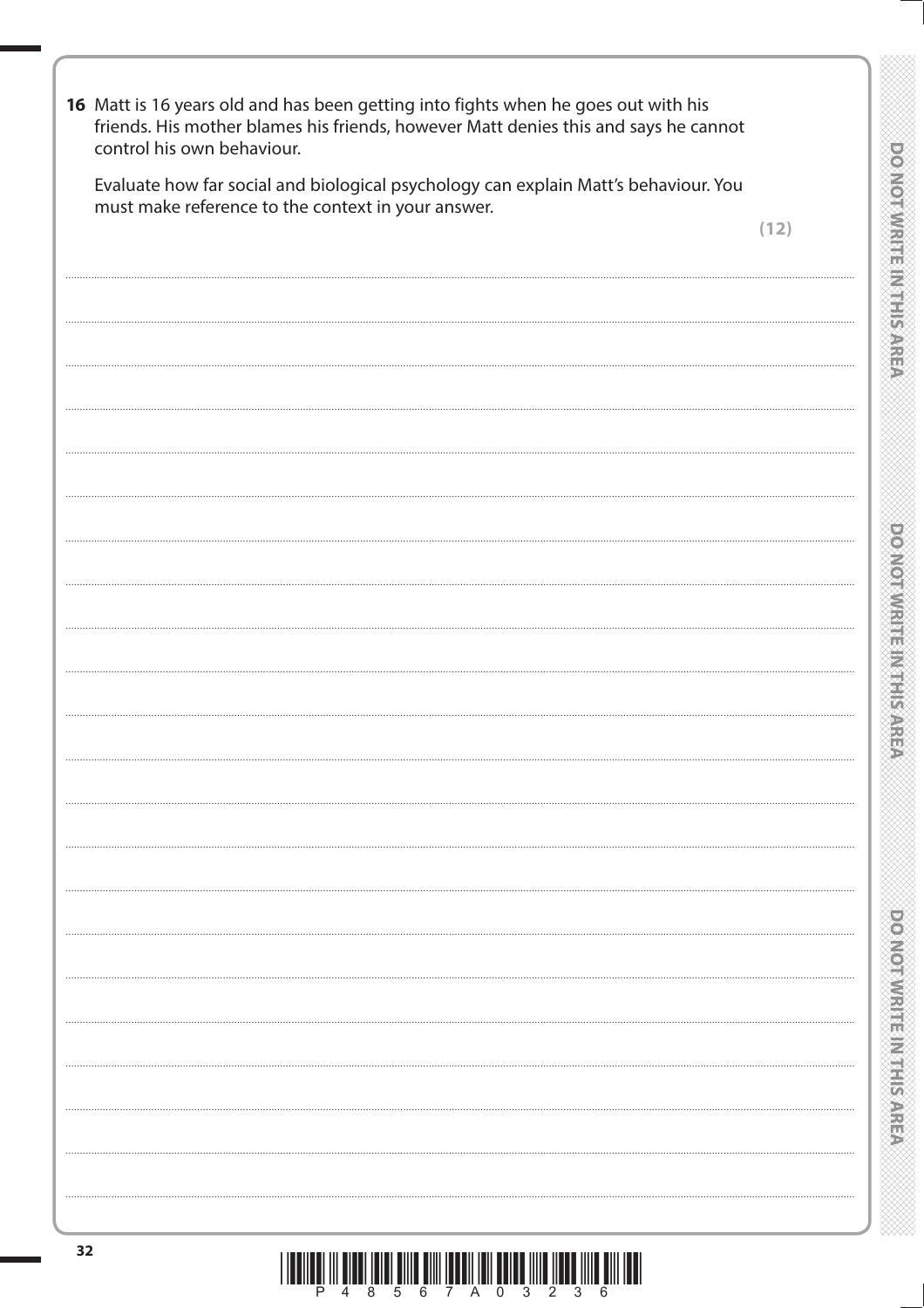| <b>DONOTHING TELESPIES</b>      |                                                                                                                     |
|---------------------------------|---------------------------------------------------------------------------------------------------------------------|
|                                 |                                                                                                                     |
|                                 |                                                                                                                     |
|                                 |                                                                                                                     |
|                                 |                                                                                                                     |
|                                 |                                                                                                                     |
|                                 |                                                                                                                     |
|                                 |                                                                                                                     |
|                                 |                                                                                                                     |
|                                 |                                                                                                                     |
|                                 |                                                                                                                     |
|                                 |                                                                                                                     |
|                                 |                                                                                                                     |
|                                 |                                                                                                                     |
|                                 |                                                                                                                     |
|                                 |                                                                                                                     |
|                                 |                                                                                                                     |
|                                 |                                                                                                                     |
|                                 |                                                                                                                     |
|                                 |                                                                                                                     |
|                                 |                                                                                                                     |
|                                 |                                                                                                                     |
|                                 |                                                                                                                     |
|                                 |                                                                                                                     |
|                                 |                                                                                                                     |
|                                 |                                                                                                                     |
|                                 |                                                                                                                     |
|                                 |                                                                                                                     |
|                                 |                                                                                                                     |
|                                 |                                                                                                                     |
|                                 |                                                                                                                     |
| <b>ONOTHWARE INSTALS AREA</b>   |                                                                                                                     |
|                                 |                                                                                                                     |
|                                 |                                                                                                                     |
|                                 |                                                                                                                     |
|                                 |                                                                                                                     |
|                                 |                                                                                                                     |
|                                 |                                                                                                                     |
|                                 |                                                                                                                     |
|                                 |                                                                                                                     |
|                                 |                                                                                                                     |
|                                 |                                                                                                                     |
|                                 |                                                                                                                     |
|                                 |                                                                                                                     |
|                                 |                                                                                                                     |
|                                 |                                                                                                                     |
|                                 |                                                                                                                     |
|                                 |                                                                                                                     |
|                                 |                                                                                                                     |
|                                 |                                                                                                                     |
|                                 |                                                                                                                     |
|                                 |                                                                                                                     |
|                                 |                                                                                                                     |
|                                 |                                                                                                                     |
|                                 |                                                                                                                     |
|                                 |                                                                                                                     |
|                                 |                                                                                                                     |
|                                 |                                                                                                                     |
|                                 |                                                                                                                     |
|                                 |                                                                                                                     |
|                                 |                                                                                                                     |
|                                 |                                                                                                                     |
|                                 |                                                                                                                     |
|                                 |                                                                                                                     |
|                                 |                                                                                                                     |
|                                 |                                                                                                                     |
|                                 |                                                                                                                     |
|                                 |                                                                                                                     |
|                                 |                                                                                                                     |
|                                 |                                                                                                                     |
|                                 |                                                                                                                     |
|                                 |                                                                                                                     |
|                                 |                                                                                                                     |
|                                 |                                                                                                                     |
|                                 |                                                                                                                     |
|                                 |                                                                                                                     |
|                                 |                                                                                                                     |
|                                 |                                                                                                                     |
|                                 |                                                                                                                     |
|                                 |                                                                                                                     |
|                                 |                                                                                                                     |
| <b>DO NOT WRITEIN THIS AREA</b> |                                                                                                                     |
|                                 |                                                                                                                     |
|                                 |                                                                                                                     |
|                                 |                                                                                                                     |
|                                 |                                                                                                                     |
|                                 |                                                                                                                     |
|                                 |                                                                                                                     |
|                                 |                                                                                                                     |
|                                 | 33<br><u>I INDICATE LI INTERNATIONAL DELLA MILITARIA CON PROVINCI ILI DI ILI INDICIALI ILI INDICIALI ILI INDICI</u> |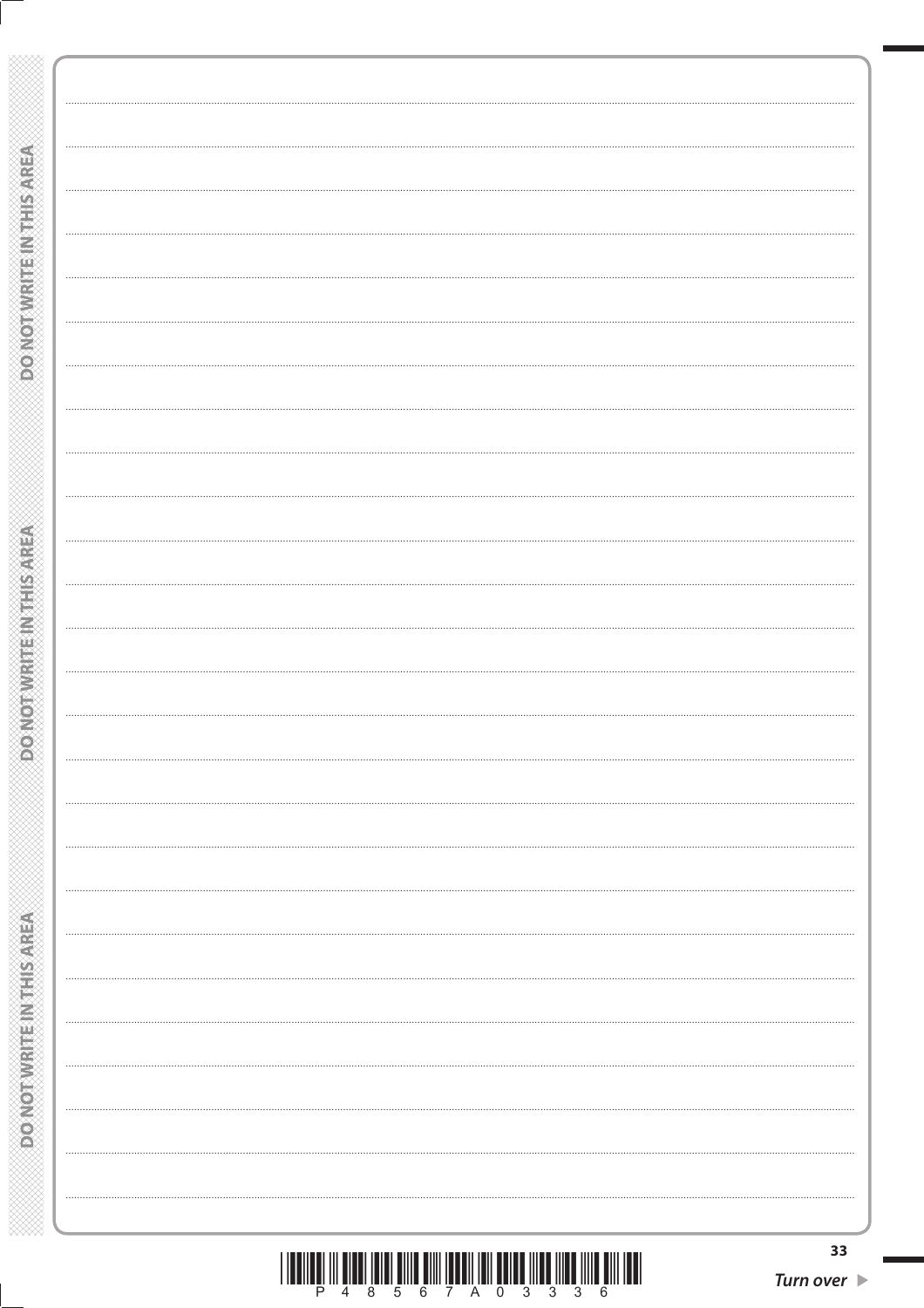| Ì<br>I        |   |   |               |   |  |
|---------------|---|---|---------------|---|--|
|               |   |   | l             |   |  |
|               |   |   |               |   |  |
|               |   |   |               |   |  |
| Ī             |   |   |               |   |  |
|               |   |   |               |   |  |
|               |   |   |               |   |  |
| j             |   |   |               | ţ |  |
|               |   |   |               |   |  |
|               |   |   |               |   |  |
|               |   |   | J             |   |  |
|               |   |   |               |   |  |
|               |   |   |               |   |  |
|               | ń |   |               |   |  |
|               |   |   |               |   |  |
|               |   |   |               |   |  |
|               |   |   |               |   |  |
|               |   |   |               |   |  |
|               |   |   |               |   |  |
|               |   |   |               |   |  |
|               |   |   |               |   |  |
|               |   |   |               |   |  |
|               |   | È |               |   |  |
| ë             |   |   |               |   |  |
|               |   |   | ę             |   |  |
|               |   |   |               |   |  |
|               |   |   |               |   |  |
|               |   |   |               |   |  |
|               |   |   | ₩             |   |  |
|               |   |   |               |   |  |
|               |   |   |               |   |  |
|               |   |   | b.            |   |  |
|               |   |   |               |   |  |
|               |   |   |               |   |  |
|               |   |   |               |   |  |
|               |   |   | Ž             |   |  |
|               |   |   |               |   |  |
|               |   |   |               |   |  |
|               |   |   |               |   |  |
|               |   |   |               |   |  |
|               |   |   |               |   |  |
|               |   |   |               |   |  |
|               |   |   |               |   |  |
|               |   |   |               |   |  |
| ë             |   |   |               |   |  |
|               |   |   |               |   |  |
|               |   |   |               |   |  |
|               |   |   |               |   |  |
|               |   |   |               |   |  |
|               |   |   |               |   |  |
|               |   |   |               |   |  |
|               |   |   | $\frac{1}{2}$ |   |  |
| ļ             |   |   |               |   |  |
|               |   |   |               |   |  |
|               |   |   |               |   |  |
|               |   |   |               |   |  |
| ì             |   |   |               |   |  |
|               |   |   |               |   |  |
|               |   |   |               |   |  |
|               |   |   |               |   |  |
|               |   |   |               |   |  |
| Į             |   |   |               |   |  |
|               |   |   |               |   |  |
|               |   |   |               |   |  |
|               |   |   |               |   |  |
|               |   |   |               |   |  |
| $\frac{1}{2}$ |   |   |               |   |  |
|               |   |   |               |   |  |
|               |   |   |               |   |  |
|               |   |   |               |   |  |
| ì             |   |   |               |   |  |
|               |   |   |               |   |  |
|               |   |   |               |   |  |
|               |   |   |               |   |  |
|               |   |   |               |   |  |
|               |   |   |               |   |  |
|               |   |   |               |   |  |

(Total for Question 16 = 12 marks) **TOTAL FOR SECTION E = 20 MARKS** 

**TOTAL FOR PAPER = 90 MARKS** 

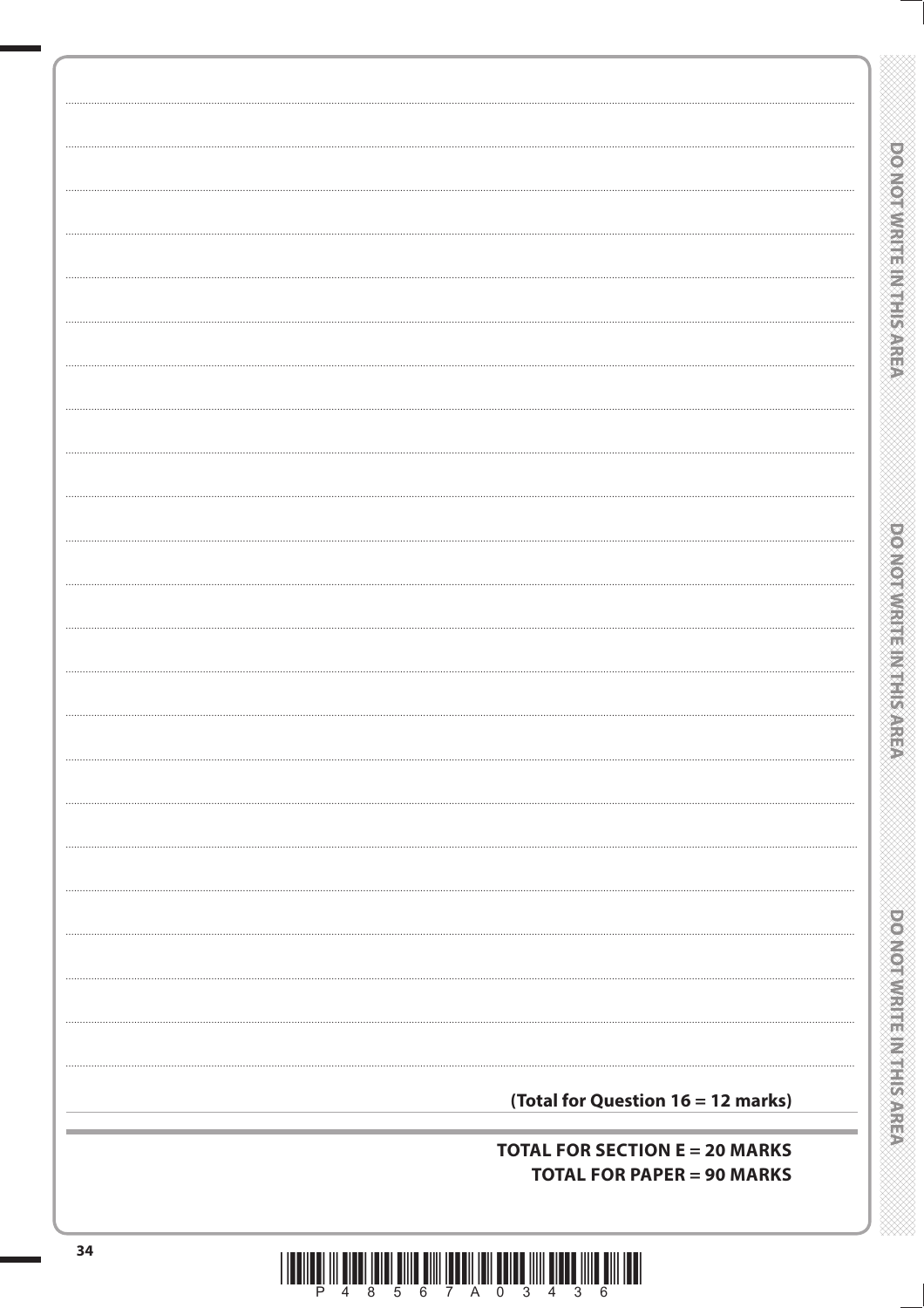**BLANK PAGE**